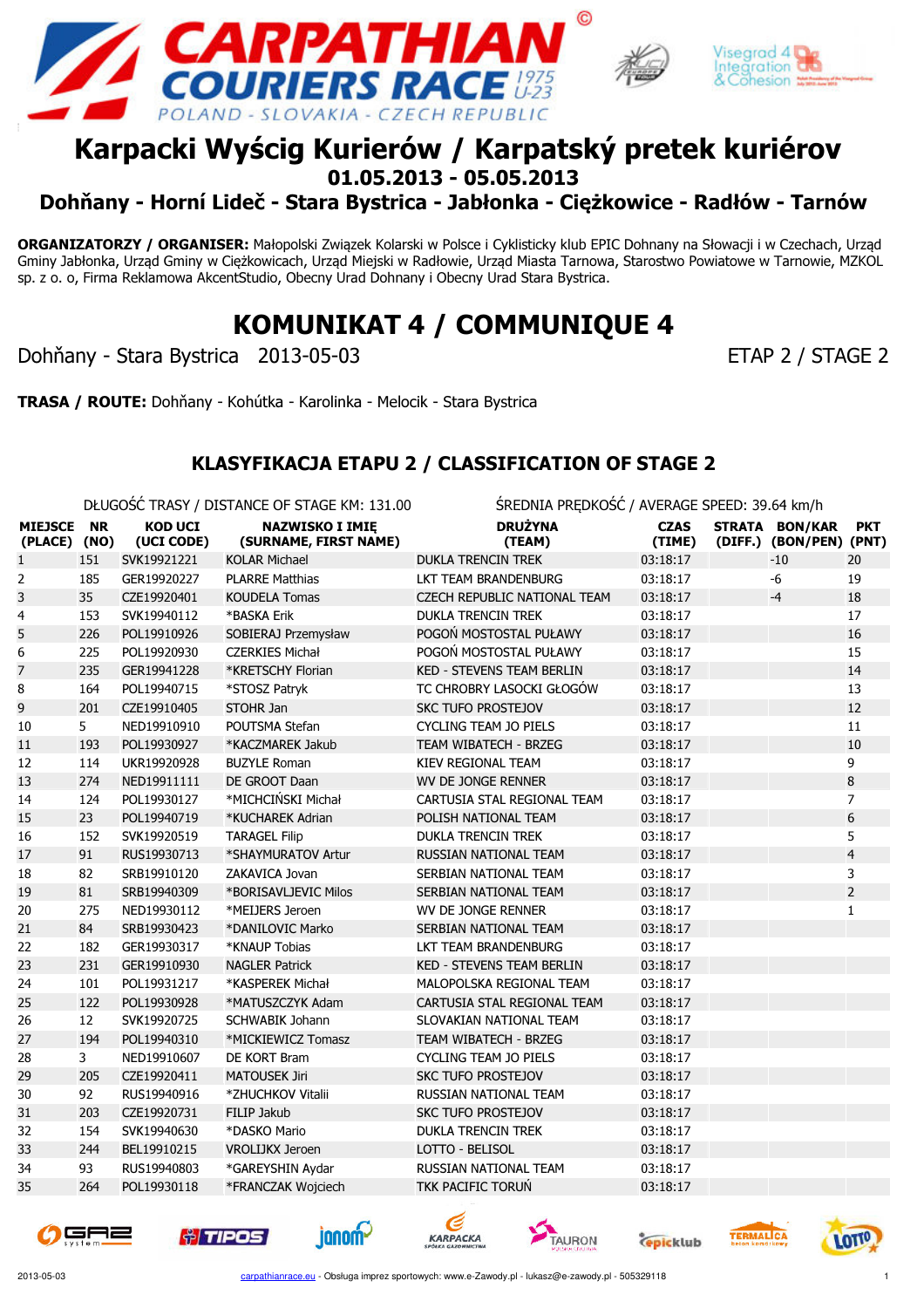





| 36 | 283            | GER19920108 | TULINU - SLUVINII - CZLCII NLI UDLIC<br><b>DOMBROWSKI Frederik</b> | MATRIX RACING TEAM                            | 03:18:17 |          |
|----|----------------|-------------|--------------------------------------------------------------------|-----------------------------------------------|----------|----------|
| 37 | 96             | RUS19941031 | *MAMYKIN Matvey                                                    | RUSSIAN NATIONAL TEAM                         | 03:18:17 |          |
| 38 | 112            | UKR19920408 | <b>BRATASHCHUK Andrii</b>                                          | KIEV REGIONAL TEAM                            | 03:18:17 |          |
| 39 | 172            | BEL19911028 | DE WORTELAER Serge                                                 | COLOR CODE - BIOWANZE                         | 03:18:17 |          |
| 40 | 262            | POL19910302 | PIASKOWY Emanuel                                                   | TKK PACIFIC TORUŃ                             | 03:18:17 |          |
| 41 | 245            | BEL19940930 | *VAN GESTEL Dries                                                  | LOTTO - BELISOL                               | 03:18:17 |          |
| 42 |                |             |                                                                    | CZECH REPUBLIC NATIONAL TEAM                  |          |          |
| 43 | 31             | CZE19930119 | <b>*TUREK Daniel</b>                                               |                                               | 03:18:17 |          |
|    | 173            | BEL19930828 | *DELFOSSE Florent<br><b>WARCHOŁ Bartosz</b>                        | COLOR CODE - BIOWANZE<br>POLISH NATIONAL TEAM | 03:18:17 |          |
| 44 | 26             | POL19920116 |                                                                    |                                               | 03:18:17 |          |
| 45 | $2^{\circ}$    | NED19910918 | <b>ROOSEN Sjors</b>                                                | CYCLING TEAM JO PIELS                         | 03:18:17 |          |
| 46 | 174            | BEL19920627 | VANHEUVERSWIJN Quentin                                             | COLOR CODE - BIOWANZE                         | 03:18:17 |          |
| 47 | 162            | POL19930220 | *KRAKOWIAK Norbert                                                 | TC CHROBRY LASOCKI GŁOGÓW                     | 03:18:17 |          |
| 48 | 211            | BEL19940207 | *RICKAERT Jonas                                                    | OVYTA - EIJSSEN - ACROG                       | 03:18:17 |          |
| 49 | 21             | POL19910327 | MIGDAŁ Wojciech                                                    | POLISH NATIONAL TEAM                          | 03:18:17 |          |
| 50 | 213            | BEL19940715 | *VERGAERDE Otto                                                    | OVYTA - EIJSSEN - ACROG                       | 03:18:17 |          |
| 51 | 202            | CZE19910405 | <b>STOHR Pavel</b>                                                 | <b>SKC TUFO PROSTEJOV</b>                     | 03:18:17 |          |
| 52 | 272            | POL19940301 | *KASPERKIEWICZ Przemysław                                          | WV DE JONGE RENNER                            | 03:18:17 |          |
| 53 | 243            | CAN19940307 | *PERRY Benjamin                                                    | LOTTO - BELISOL                               | 03:18:17 |          |
| 54 | $\overline{4}$ | NED19910411 | <b>MEIJERS Daan</b>                                                | <b>CYCLING TEAM JO PIELS</b>                  | 03:18:17 |          |
| 55 | 6              | NED19910827 | DE GREEF Robbert                                                   | CYCLING TEAM JO PIELS                         | 03:18:17 |          |
| 56 | 95             | RUS19931219 | *AKHMAMETYEV Viacheslav                                            | RUSSIAN NATIONAL TEAM                         | 03:18:17 |          |
| 57 | 241            | BEL19940311 | *BENOOT Tiesj                                                      | LOTTO - BELISOL                               | 03:18:17 |          |
| 58 | 246            | BEL19920121 | VAN MEIRHAEGHE Jef                                                 | LOTTO - BELISOL                               | 03:18:17 |          |
| 59 | 233            | GER19920129 | <b>WOTSCHKE Sebastian</b>                                          | <b>KED - STEVENS TEAM BERLIN</b>              | 03:18:17 |          |
| 60 | 171            | BEL19930603 | *VALLEE Boris                                                      | COLOR CODE - BIOWANZE                         | 03:18:17 |          |
| 61 | 175            | BEL19930901 | *KERF Jerome                                                       | <b>COLOR CODE - BIOWANZE</b>                  | 03:18:17 |          |
| 62 | 33             | CZE19930209 | *MEDEK Tomas                                                       | CZECH REPUBLIC NATIONAL TEAM                  | 03:18:17 |          |
| 63 | 183            | GER19930625 | *KOCH Janas                                                        | LKT TEAM BRANDENBURG                          | 03:18:17 |          |
| 64 | 232            | GER19930406 | *ZWINGENBERGER Philipp                                             | KED - STEVENS TEAM BERLIN                     | 03:18:17 |          |
| 65 | 222            | POL19930910 | *OWSIAN Arkadiusz                                                  | POGON MOSTOSTAL PUŁAWY                        | 03:18:17 |          |
| 66 | 72             | UKR19910121 | ANDRIYCHUK Yevgeniy                                                | UKRAINIAN NATIONAL TEAM                       | 03:30:05 | $+11:48$ |
| 67 | 143            | POL19931021 | *BANASZEK Adrian                                                   | <b>BDC - MARCPOL TEAM</b>                     | 03:30:05 | $+11:48$ |
| 68 | 24             | POL19910313 | <b>NOWACZEK Mateusz</b>                                            | POLISH NATIONAL TEAM                          | 03:30:16 | $+11:59$ |
| 69 | 25             | POL19940327 | *SYKAŁA Wojciech                                                   | POLISH NATIONAL TEAM                          | 03:30:16 | $+11:59$ |
| 70 | 253            | SVK19940206 | *LAJCHA Juraj                                                      | EPIC DOHNANY                                  | 03:30:16 | $+11:59$ |
| 71 | 276            | NED19930111 | *ROOSEN Timo                                                       | <b>WV DE JONGE RENNER</b>                     | 03:30:16 | $+11:59$ |
| 72 | 234            | GER19931228 | *BEYER Maximilian                                                  | <b>KED - STEVENS TEAM BERLIN</b>              | 03:30:16 | $+11:59$ |
| 73 | 265            | POL19910815 | PIOTROWICZ Paweł                                                   | TKK PACIFIC TORUŃ                             | 03:30:16 | $+11:59$ |
| 74 | 273            | NED19940507 | *BOS Maikel                                                        | WV DE JONGE RENNER                            | 03:30:16 | $+11:59$ |
| 75 | 191            | POL19911024 | <b>BARTKIEWICZ Andrzej</b>                                         | TEAM WIBATECH - BRZEG                         | 03:30:16 | $+11:59$ |
| 76 | 126            | POL19921207 | MŁYŃSKI Sebastian                                                  | CARTUSIA STAL REGIONAL TEAM                   | 03:30:16 | $+11:59$ |
| 77 | 254            | SVK19941227 | *KRAJICEK Matej                                                    | EPIC DOHNANY                                  | 03:30:16 | $+11:59$ |
| 78 | 294            | POL19940824 | *GRABIS Mateusz                                                    | MG LKS BŁĘKITNI MEXLER<br>KOZIEGŁOWY          | 03:30:16 | $+11:59$ |
| 79 | 251            | SVK19941210 | *KOVACIK Juraj                                                     | EPIC DOHNANY                                  | 03:30:16 | $+11:59$ |
| 80 | 286            | GER19940523 | *BREUSTE Anton                                                     | MATRIX RACING TEAM                            | 03:30:16 | $+11:59$ |
| 81 | 131            | BEL19920131 | <b>LODEWIJKS Gert</b>                                              | WALLONIAN REGIONAL TEAM                       | 03:30:16 | $+11:59$ |
| 82 | 42             | BLR19920408 | <b>ANTONAU Aliaksandr</b>                                          | BELARUSSIAN NATIONAL TEAM                     | 03:30:16 | $+11:59$ |
| 83 | 32             | CZE19941117 | *KUKRLE Michael                                                    | CZECH REPUBLIC NATIONAL TEAM                  | 03:30:16 | $+11:59$ |
| 84 | 224            | POL19910808 | WRĘGA Wojciech                                                     | POGOŃ MOSTOSTAL PUŁAWY                        | 03:30:16 | $+11:59$ |
| 85 | 83             | SRB19940506 | *STEFANOVIC Stefan                                                 | SERBIAN NATIONAL TEAM                         | 03:30:16 | $+11:59$ |
| 86 | 133            | BEL19930914 | *VEKEMAN Maxime                                                    | WALLONIAN REGIONAL TEAM                       | 03:30:16 | $+11:59$ |
| 87 | 111            | UKR19910921 | GOLOVASH Oleksandr                                                 | KIEV REGIONAL TEAM                            | 03:30:16 | $+11:59$ |
| 88 | 134            | BEL19930712 | *GELUYKENS Pieter                                                  | WALLONIAN REGIONAL TEAM                       | 03:30:16 | $+11:59$ |
| 89 | 135            | BEL19940319 | *DANIELS Nicolas                                                   | WALLONIAN REGIONAL TEAM                       | 03:30:16 | $+11:59$ |
| 90 | 206            | CZE19920120 | SVORADA Jan                                                        | <b>SKC TUFO PROSTEJOV</b>                     | 03:30:16 | $+11:59$ |
| 91 | 181            | GER19940831 | *WILLWOHL Willi                                                    | LKT TEAM BRANDENBURG                          | 03:30:16 | $+11:59$ |
| 92 | 223            | POL19920918 | KISTER Paweł                                                       | POGOŃ MOSTOSTAL PUŁAWY                        | 03:30:16 | $+11:59$ |
|    |                |             |                                                                    |                                               |          |          |













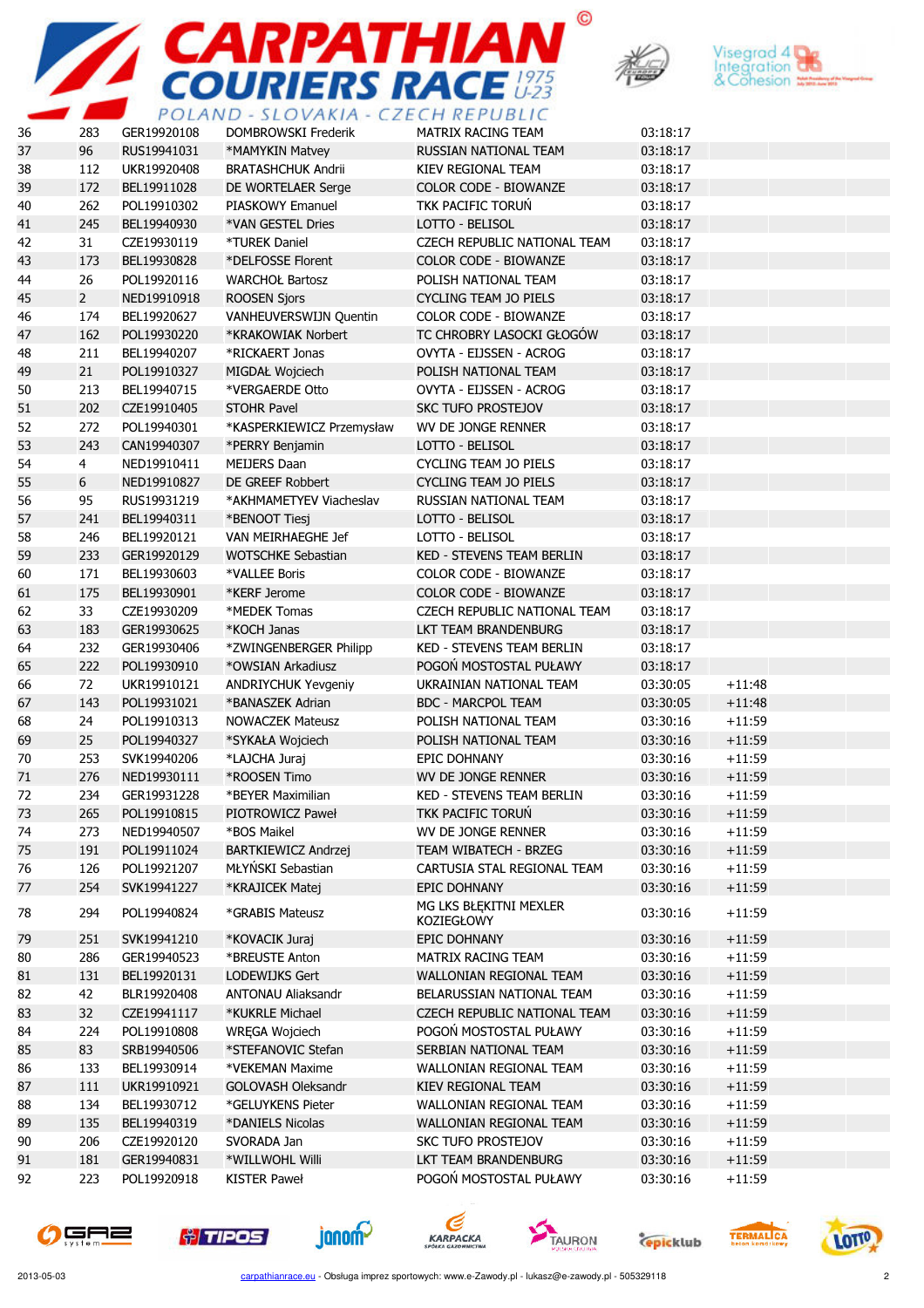





|     |              | $\sim$ $\sim$ $\sim$ $\sim$ $\sim$ | J L U V I I N I I        | CIINLI ODLIC                                |            |          |
|-----|--------------|------------------------------------|--------------------------|---------------------------------------------|------------|----------|
| 93  | 212          | BEL19940831                        | *VANREYTEN Joachim       | OVYTA - EIJSSEN - ACROG                     | 03:30:16   | $+11:59$ |
| 94  | 271          | POL19920130                        | <b>HABA Grzegorz</b>     | WV DE JONGE RENNER                          | 03:30:16   | $+11:59$ |
| 95  | 236          | GER19920109                        | PIRIUS Hans              | <b>KED - STEVENS TEAM BERLIN</b>            | 03:30:16   | $+11:59$ |
| 96  | 94           | RUS19930110                        | *MEZHECHEV Aleksandr     | RUSSIAN NATIONAL TEAM                       | 03:30:16   | $+11:59$ |
| 97  | 76           | UKR19921022                        | <b>SHUMILOV Sergii</b>   | UKRAINIAN NATIONAL TEAM                     | 03:30:16   | $+11:59$ |
| 98  | 73           | UKR19920528                        | <b>LOBOV Oleksandr</b>   | UKRAINIAN NATIONAL TEAM                     | 03:30:16   | $+11:59$ |
| 99  | 192          | POL19911007                        | <b>FRANCZAK Paweł</b>    | TEAM WIBATECH - BRZEG                       | 03:30:16   | $+11:59$ |
| 100 | $\mathbf{1}$ | NED19931202                        | *BOUWMAN Koen            | CYCLING TEAM JO PIELS                       | 03:30:36   | $+12:19$ |
| 101 | 46           | BLR19940610                        | *MASKALIUK Aliaksandr    | BELARUSSIAN NATIONAL TEAM                   | 03:33:18   | $+15:01$ |
| 102 | 43           | BLR19941108                        | *SMIAYAN Dzmitry         | BELARUSSIAN NATIONAL TEAM                   | 03:33:18   | $+15:01$ |
| 103 | 44           | BLR19930727                        | *KITAEV Ruslan           | BELARUSSIAN NATIONAL TEAM                   | 03:33:18   | $+15:01$ |
| 104 | 116          | UKR19921118                        | POLIKARPOV Mykhailo      | KIEV REGIONAL TEAM                          | 03:33:18   | $+15:01$ |
| 105 | 14           | SVK19931002                        | *KRESTIANKO Imrich       | SLOVAKIAN NATIONAL TEAM                     | 03:33:18   | $+15:01$ |
| 106 | 263          | POL19920417                        | <b>OBORSKI Dominik</b>   | TKK PACIFIC TORUN                           | 03:33:18   | $+15:01$ |
| 107 | 132          | BEL19940616                        | *ADAM Alexis             | WALLONIAN REGIONAL TEAM                     | 03:33:18   | $+15:01$ |
| 108 | 85           | SRB19940102                        | *POLUMIRAC Marko         | SERBIAN NATIONAL TEAM                       | 03:33:18   | $+15:01$ |
| 109 | 184          | GER19940919                        | *SOBALLA Carl            | LKT TEAM BRANDENBURG                        | 03:33:18   | $+15:01$ |
| 110 | 284          | GER19930227                        | *TUNNERMANN Felix        | MATRIX RACING TEAM                          | 03:33:18   | $+15:01$ |
| 111 | 41           | BLR19940426                        | *DUBOVSKY Vladislau      | BELARUSSIAN NATIONAL TEAM                   | 03:33:18   | $+15:01$ |
| 112 | 215          | BEL19921119                        | <b>VERSTRAETE Ludwig</b> | OVYTA - EIJSSEN - ACROG                     | 03:33:18   | $+15:01$ |
|     | 11           | SVK19910207                        | <b>MACAK Matus</b>       | SLOVAKIAN NATIONAL TEAM                     | <b>DNF</b> |          |
|     | 22           | POL19920212                        | KADRZYŃSKI Michał        | POLISH NATIONAL TEAM                        | <b>DNF</b> |          |
|     | 113          | UKR19940917                        | *CHERNYSH Rostyslav      | <b>KIEV REGIONAL TEAM</b>                   | <b>DNF</b> |          |
|     | 115          | UKR19940518                        | *KOZACHENKO Sergii       | KIEV REGIONAL TEAM                          | <b>DNF</b> |          |
|     | 102          | POL19921230                        | <b>FURCZYK Maciej</b>    | MALOPOLSKA REGIONAL TEAM                    | <b>DNF</b> |          |
|     | 161          | POL19940408                        | *KANTEK Jakub            | TC CHROBRY LASOCKI GŁOGÓW                   | <b>DNF</b> |          |
|     | 163          | POL19930224                        | *MAJOREK Adam            | TC CHROBRY LASOCKI GŁOGÓW                   | <b>DNF</b> |          |
|     | 165          | POL19940131                        | *MARCINKOWSKI Łukasz     | TC CHROBRY LASOCKI GŁOGÓW                   | <b>DNF</b> |          |
|     | 214          | BEL19940106                        | *VERSCHUERE Seppe        | OVYTA - EIJSSEN - ACROG                     | <b>DNF</b> |          |
|     | 216          | BEL19920530                        | <b>WYNANTS Nick</b>      | OVYTA - EIJSSEN - ACROG                     | <b>DNF</b> |          |
|     | 204          | CZE19920428                        | <b>MRACEK Micha</b>      | <b>SKC TUFO PROSTEJOV</b>                   | <b>DNF</b> |          |
|     | 255          | SVK19940216                        | *HRUSKA Marian           | EPIC DOHNANY                                | <b>DNF</b> |          |
|     | 261          | POL19930624                        | *DUBIENIECKI Mateusz     | TKK PACIFIC TORUN                           | <b>DNF</b> |          |
|     | 281          | GER19920929                        | NIESING Timo             | MATRIX RACING TEAM                          | <b>DNF</b> |          |
|     | 291          | POL19920420                        | <b>PILIS Bartosz</b>     | MG LKS BŁĘKITNI MEXLER<br><b>KOZIEGŁOWY</b> | <b>DNF</b> |          |
|     | 74           | UKR19941113                        | *LUTSYSHYN Roman         | UKRAINIAN NATIONAL TEAM                     | <b>DNS</b> |          |
|     | 242          | BEL19920222                        | <b>CAROLUS Jorne</b>     | LOTTO - BELISOL                             | <b>DSQ</b> |          |
|     | 221          | POL19910321                        | KIRPSZA Jacek            | POGOŃ MOSTOSTAL PUŁAWY                      | <b>DSQ</b> |          |
|     | 142          | POL19930822                        | *LATON Eryk              | <b>BDC - MARCPOL TEAM</b>                   | <b>DSQ</b> |          |
|     | 75           | UKR19921121                        | MALYNIVSKYI Vasyl        | UKRAINIAN NATIONAL TEAM                     | <b>DSQ</b> |          |

#### ZAWODNICY / RIDERS

| <b>WYSTARTOWAŁO / STARTING</b>       | 131 |
|--------------------------------------|-----|
| <b>UKOŃCZYŁO / FINISHING</b>         | 112 |
| POZA LIMITEM / OUT OF TIME LIMITS    | n   |
| ZDYSKWALIFIKOWANO / DISQUALIFICATE 4 |     |





**janom** 







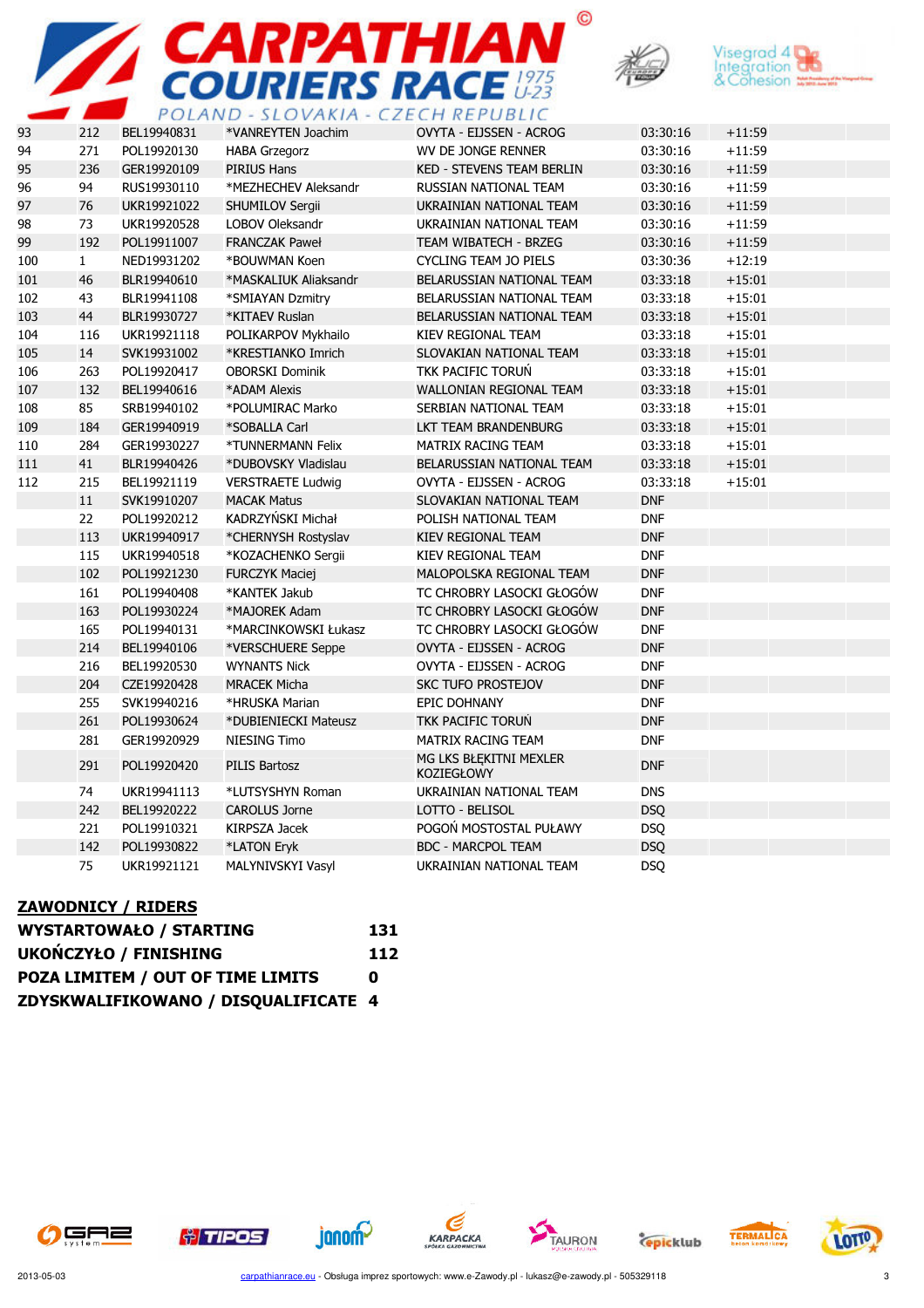

 $\odot$ 

 $E_{U-23}^{1975}$ 



## KLASYFIKACJA ETAPU 2 - PONIŻEJ 21 / CLASSIFICATION OF STAGE 2 - RIDERS U21

**PATHIA**<br>ERS RACE

D - SLOVAKIA - CZECH REPUBLIC

DŁUGOŚĆ TRASY / DISTANCE OF STAGE KM: 131.00 ŚREDNIA PRĘDKOŚĆ / AVERAGE SPEED: 39.64 km/h

POLAN

| MIEJSCE NR<br>(PLACE) | (NO) | <b>KOD UCI</b><br>(UCI CODE) | <b>NAZWISKO I IMIĘ</b><br>(SURNAME, FIRST NAME) | <b>DRUŻYNA</b><br>(TEAM)                        | <b>CZAS</b><br>(TIME) |          | STRATA BON/KAR<br>(DIFF.) (BON/PEN) |
|-----------------------|------|------------------------------|-------------------------------------------------|-------------------------------------------------|-----------------------|----------|-------------------------------------|
| 1                     | 153  | SVK19940112                  | <b>BASKA Erik</b>                               | DUKLA TRENCIN TREK                              | 03:18:17              |          |                                     |
| 2                     | 235  | GER19941228                  | <b>KRETSCHY Florian</b>                         | KED - STEVENS TEAM BERLIN                       | 03:18:17              |          |                                     |
| 3                     | 164  | POL19940715                  | STOSZ Patryk                                    | TC CHROBRY LASOCKI GŁOGÓW                       | 03:18:17              |          |                                     |
| 4                     | 193  | POL19930927                  | <b>KACZMAREK Jakub</b>                          | TEAM WIBATECH - BRZEG                           | 03:18:17              |          |                                     |
| 5                     | 124  | POL19930127                  | MICHCIŃSKI Michał                               | CARTUSIA STAL REGIONAL TEAM                     | 03:18:17              |          |                                     |
| 6                     | 23   | POL19940719                  | <b>KUCHAREK Adrian</b>                          | POLISH NATIONAL TEAM                            | 03:18:17              |          |                                     |
| 7                     | 91   | RUS19930713                  | <b>SHAYMURATOV Artur</b>                        | RUSSIAN NATIONAL TEAM                           | 03:18:17              |          |                                     |
| 8                     | 81   | SRB19940309                  | <b>BORISAVLJEVIC Milos</b>                      | SERBIAN NATIONAL TEAM                           | 03:18:17              |          |                                     |
| 9                     | 275  | NED19930112                  | <b>MEIJERS Jeroen</b>                           | WV DE JONGE RENNER                              | 03:18:17              |          |                                     |
| 10                    | 84   | SRB19930423                  | DANILOVIC Marko                                 | SERBIAN NATIONAL TEAM                           | 03:18:17              |          |                                     |
| 11                    | 182  | GER19930317                  | <b>KNAUP Tobias</b>                             | LKT TEAM BRANDENBURG                            | 03:18:17              |          |                                     |
| 12                    | 101  | POL19931217                  | <b>KASPEREK Michał</b>                          | MALOPOLSKA REGIONAL TEAM                        | 03:18:17              |          |                                     |
| 13                    | 122  | POL19930928                  | MATUSZCZYK Adam                                 | CARTUSIA STAL REGIONAL TEAM                     | 03:18:17              |          |                                     |
| 14                    | 194  | POL19940310                  | MICKIEWICZ Tomasz                               | TEAM WIBATECH - BRZEG                           | 03:18:17              |          |                                     |
| 15                    | 92   | RUS19940916                  | ZHUCHKOV Vitalii                                | RUSSIAN NATIONAL TEAM                           | 03:18:17              |          |                                     |
| 16                    | 154  | SVK19940630                  | DASKO Mario                                     | <b>DUKLA TRENCIN TREK</b>                       | 03:18:17              |          |                                     |
| $17\,$                | 93   | RUS19940803                  | GAREYSHIN Aydar                                 | RUSSIAN NATIONAL TEAM                           | 03:18:17              |          |                                     |
| 18                    | 264  | POL19930118                  | <b>FRANCZAK Wojciech</b>                        | TKK PACIFIC TORUŃ                               | 03:18:17              |          |                                     |
| 19                    | 96   | RUS19941031                  | <b>MAMYKIN Matvey</b>                           | RUSSIAN NATIONAL TEAM                           | 03:18:17              |          |                                     |
| 20                    | 245  | BEL19940930                  | VAN GESTEL Dries                                | LOTTO - BELISOL                                 | 03:18:17              |          |                                     |
| 21                    | 31   | CZE19930119                  | <b>TUREK Daniel</b>                             | CZECH REPUBLIC NATIONAL TEAM                    | 03:18:17              |          |                                     |
| 22                    | 173  | BEL19930828                  | <b>DELFOSSE Florent</b>                         | <b>COLOR CODE - BIOWANZE</b>                    | 03:18:17              |          |                                     |
| 23                    | 162  | POL19930220                  | <b>KRAKOWIAK Norbert</b>                        | TC CHROBRY LASOCKI GŁOGÓW                       | 03:18:17              |          |                                     |
| 24                    | 211  | BEL19940207                  | <b>RICKAERT Jonas</b>                           | OVYTA - EIJSSEN - ACROG                         | 03:18:17              |          |                                     |
| 25                    | 213  | BEL19940715                  | <b>VERGAERDE Otto</b>                           | OVYTA - EIJSSEN - ACROG                         | 03:18:17              |          |                                     |
| 26                    | 272  | POL19940301                  | KASPERKIEWICZ Przemysław                        | WV DE JONGE RENNER                              | 03:18:17              |          |                                     |
| 27                    | 243  | CAN19940307                  | PERRY Benjamin                                  | LOTTO - BELISOL                                 | 03:18:17              |          |                                     |
| 28                    | 95   | RUS19931219                  | AKHMAMETYEV Viacheslav                          | RUSSIAN NATIONAL TEAM                           | 03:18:17              |          |                                     |
| 29                    | 241  | BEL19940311                  | <b>BENOOT Tiesj</b>                             | LOTTO - BELISOL                                 | 03:18:17              |          |                                     |
| 30                    | 171  | BEL19930603                  | <b>VALLEE Boris</b>                             | COLOR CODE - BIOWANZE                           | 03:18:17              |          |                                     |
| 31                    | 175  | BEL19930901                  | <b>KERF Jerome</b>                              | COLOR CODE - BIOWANZE                           | 03:18:17              |          |                                     |
| 32                    | 33   | CZE19930209                  | <b>MEDEK Tomas</b>                              | CZECH REPUBLIC NATIONAL TEAM                    | 03:18:17              |          |                                     |
| 33                    | 183  | GER19930625                  | <b>KOCH Janas</b>                               | LKT TEAM BRANDENBURG                            | 03:18:17              |          |                                     |
| 34                    | 232  | GER19930406                  | ZWINGENBERGER Philipp                           | KED - STEVENS TEAM BERLIN                       | 03:18:17              |          |                                     |
| 35                    | 222  | POL19930910                  | <b>OWSIAN Arkadiusz</b>                         | POGOŃ MOSTOSTAL PUŁAWY                          | 03:18:17              |          |                                     |
| 36                    | 143  | POL19931021                  | <b>BANASZEK Adrian</b>                          | <b>BDC - MARCPOL TEAM</b>                       | 03:30:05              | $+11:48$ |                                     |
| 37                    | 25   | POL19940327                  | SYKAŁA Wojciech                                 | POLISH NATIONAL TEAM                            | 03:30:16              | $+11:59$ |                                     |
|                       |      |                              | LAJCHA Juraj                                    |                                                 |                       |          |                                     |
| 38                    | 253  | SVK19940206                  |                                                 | EPIC DOHNANY                                    | 03:30:16              | $+11:59$ |                                     |
| 39                    | 276  | NED19930111                  | ROOSEN Timo                                     | WV DE JONGE RENNER                              | 03:30:16              | $+11:59$ |                                     |
| 40                    | 234  | GER19931228                  | <b>BEYER Maximilian</b>                         | KED - STEVENS TEAM BERLIN<br>WV DE JONGE RENNER | 03:30:16              | $+11:59$ |                                     |
| 41                    | 273  | NED19940507                  | <b>BOS Maikel</b>                               |                                                 | 03:30:16              | $+11:59$ |                                     |
| 42                    | 254  | SVK19941227                  | <b>KRAJICEK Matej</b>                           | EPIC DOHNANY                                    | 03:30:16              | $+11:59$ |                                     |
| 43                    | 294  | POL19940824                  | <b>GRABIS Mateusz</b>                           | MG LKS BŁEKITNI MEXLER KOZIEGŁOWY               | 03:30:16              | $+11:59$ |                                     |
| 44                    | 251  | SVK19941210                  | <b>KOVACIK Juraj</b>                            | EPIC DOHNANY                                    | 03:30:16              | $+11:59$ |                                     |
| 45                    | 286  | GER19940523                  | <b>BREUSTE Anton</b>                            | MATRIX RACING TEAM                              | 03:30:16              | $+11:59$ |                                     |
| 46                    | 32   | CZE19941117                  | <b>KUKRLE Michael</b>                           | CZECH REPUBLIC NATIONAL TEAM                    | 03:30:16              | $+11:59$ |                                     |
| 47                    | 83   | SRB19940506                  | STEFANOVIC Stefan                               | SERBIAN NATIONAL TEAM                           | 03:30:16              | $+11:59$ |                                     |
| 48                    | 133  | BEL19930914                  | <b>VEKEMAN Maxime</b>                           | WALLONIAN REGIONAL TEAM                         | 03:30:16              | $+11:59$ |                                     |
| 49                    | 134  | BEL19930712                  | <b>GELUYKENS Pieter</b>                         | WALLONIAN REGIONAL TEAM                         | 03:30:16              | $+11:59$ |                                     |
| 50                    | 135  | BEL19940319                  | <b>DANIELS Nicolas</b>                          | WALLONIAN REGIONAL TEAM                         | 03:30:16              | $+11:59$ |                                     |
| 51                    | 181  | GER19940831                  | <b>WILLWOHL Willi</b>                           | LKT TEAM BRANDENBURG                            | 03:30:16              | $+11:59$ |                                     |
| 52                    | 212  | BEL19940831                  | <b>VANREYTEN Joachim</b>                        | OVYTA - EIJSSEN - ACROG                         | 03:30:16              | $+11:59$ |                                     |
| 53                    | 94   | RUS19930110                  | MEZHECHEV Aleksandr                             | RUSSIAN NATIONAL TEAM                           | 03:30:16              | $+11:59$ |                                     |











**Cepicklub** 

**TERMALICA** 

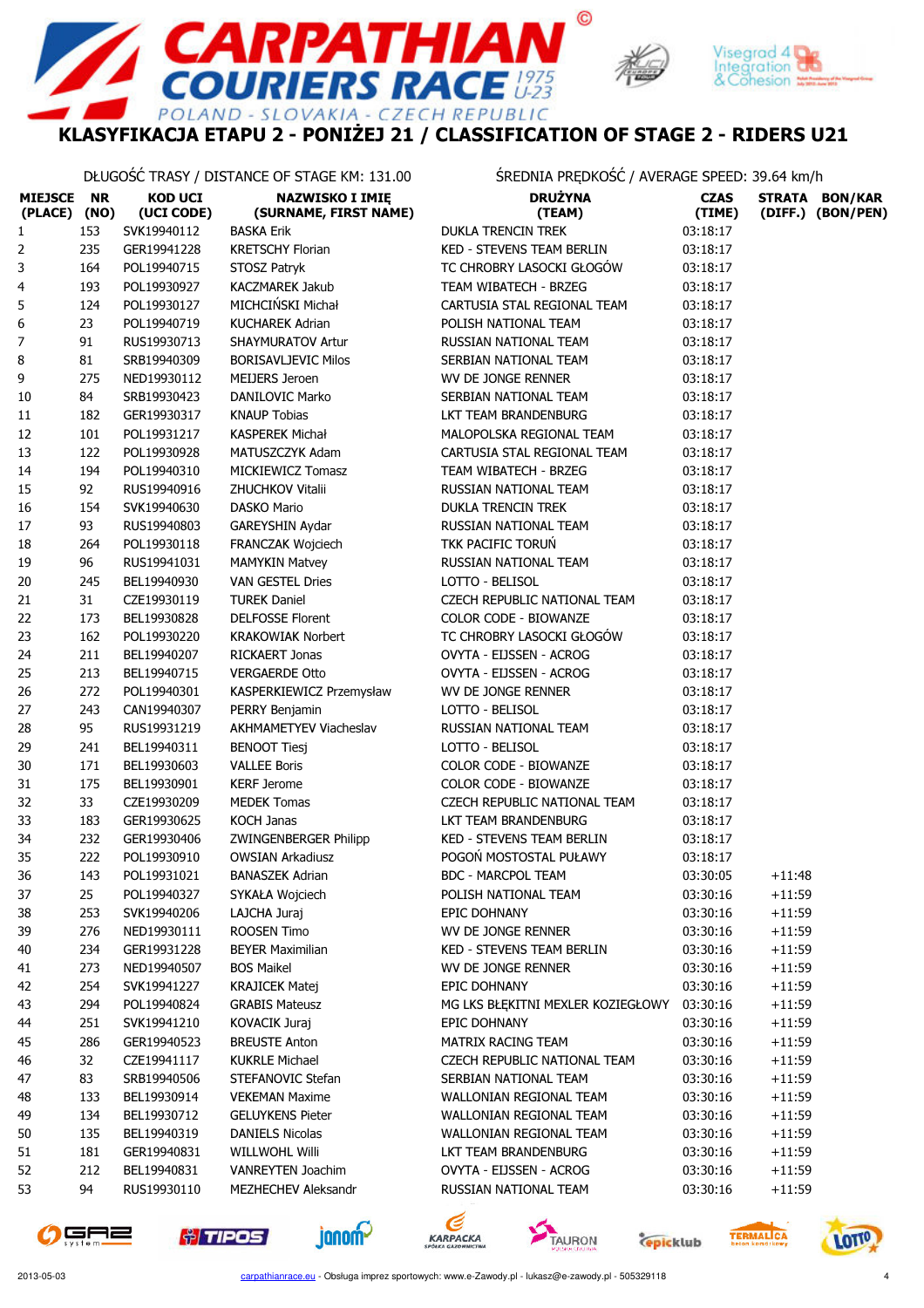





|    |     |             |                          | PULAIND - SLUVANIA - CZECH REPUBLIC |          |          |
|----|-----|-------------|--------------------------|-------------------------------------|----------|----------|
| 54 |     | NED19931202 | <b>BOUWMAN Koen</b>      | CYCLING TEAM JO PIELS               | 03:30:36 | $+12:19$ |
| 55 | 46  | BLR19940610 | MASKALIUK Aliaksandr     | BELARUSSIAN NATIONAL TEAM           | 03:33:18 | $+15:01$ |
| 56 | 43  | BLR19941108 | <b>SMIAYAN Dzmitry</b>   | BELARUSSIAN NATIONAL TEAM           | 03:33:18 | $+15:01$ |
| 57 | 44  | BLR19930727 | <b>KITAEV Ruslan</b>     | BELARUSSIAN NATIONAL TEAM           | 03:33:18 | $+15:01$ |
| 58 | 14  | SVK19931002 | <b>KRESTIANKO Imrich</b> | SLOVAKIAN NATIONAL TEAM             | 03:33:18 | $+15:01$ |
| 59 | 132 | BEL19940616 | <b>ADAM Alexis</b>       | WALLONIAN REGIONAL TEAM             | 03:33:18 | $+15:01$ |
| 60 | 85  | SRB19940102 | POLUMIRAC Marko          | SERBIAN NATIONAL TEAM               | 03:33:18 | $+15:01$ |
| 61 | 184 | GER19940919 | SOBALLA Carl             | LKT TEAM BRANDENBURG                | 03:33:18 | $+15:01$ |
| 62 | 284 | GER19930227 | <b>TUNNERMANN Felix</b>  | <b>MATRIX RACING TEAM</b>           | 03:33:18 | $+15:01$ |
| 63 | 41  | BLR19940426 | DUBOVSKY Vladislau       | BELARUSSIAN NATIONAL TEAM           | 03:33:18 | $+15:01$ |
|    |     |             |                          |                                     |          |          |

## KLASYFIKACJA DRUŻYNOWA ETAPU 2 / TEAM CLASSIFICATION OF STAGE 2

| <b>MIEJSCE</b> | <b>KOD UCI</b><br>(PLACE) (UCI CODE) | <b>DRUŻYNA</b><br>(TEAM)         | <b>KRAJ</b><br>(COUNTRY) | <b>CZAS</b><br>(TIME) | <b>STRATA</b><br>(DIFF.) |
|----------------|--------------------------------------|----------------------------------|--------------------------|-----------------------|--------------------------|
| 1              | <b>DUK</b>                           | <b>DUKLA TRENCIN TREK</b>        | <b>SVK</b>               | 09:54:51              |                          |
| 2              | <b>SRB</b>                           | SERBIAN NATIONAL TEAM            | <b>SRB</b>               | 09:54:51              |                          |
| 3              | <b>SKC</b>                           | <b>SKC TUFO PROSTEJOV</b>        | <b>CZE</b>               | 09:54:51              |                          |
| 4              | <b>PMP</b>                           | POGOŃ MOSTOSTAL PUŁAWY           | <b>POL</b>               | 09:54:51              |                          |
| 5              | <b>RUS</b>                           | RUSSIAN NATIONAL TFAM            | <b>RUS</b>               | 09:54:51              |                          |
| 6              | <b>CJP</b>                           | <b>CYCLING TEAM JO PIELS</b>     | <b>NED</b>               | 09:54:51              |                          |
| 7              | WVJ                                  | WV DE JONGE RENNER               | <b>NED</b>               | 09:54:51              |                          |
| 8              | <b>LKT</b>                           | <b>I KT TFAM BRANDFNBURG</b>     | <b>GER</b>               | 09:54:51              |                          |
| 9              | <b>KED</b>                           | <b>KED - STEVENS TEAM BERLIN</b> | <b>GER</b>               | 09:54:51              |                          |
| 10             | <b>CZE</b>                           | CZECH REPUBLIC NATIONAL TEAM     | <b>CZE</b>               | 09:54:51              |                          |
| 11             | <b>POL</b>                           | POLISH NATIONAL TEAM             | <b>POL</b>               | 09:54:51              |                          |
| 12             | <b>LBL</b>                           | LOTTO - BELISOL                  | <b>BEL</b>               | 09:54:51              |                          |
| 13             | <b>CCB</b>                           | COLOR CODE - BIOWANZE            | <b>BEL</b>               | 09:54:51              |                          |
| 14             | <b>WIB</b>                           | TEAM WIBATECH - BRZEG            | <b>POL</b>               | 10:06:50              | $+11:59$                 |
| 15             | <b>SCR</b>                           | CARTUSIA STAL REGIONAL TEAM      | <b>POL</b>               | 10:06:50              | $+11:59$                 |
| 16             | KIV                                  | KIEV REGIONAL TEAM               | <b>UKR</b>               | 10:06:50              | $+11:59$                 |
| 17             | <b>TKK</b>                           | TKK PACIFIC TORUN                | <b>POL</b>               | 10:06:50              | $+11:59$                 |
| 18             | <b>OEA</b>                           | OVYTA - EIJSSEN - ACROG          | <b>BEL</b>               | 10:06:50              | $+11:59$                 |
| 19             | <b>MTX</b>                           | MATRIX RACING TEAM               | <b>GER</b>               | 10:21:51              | $+27:00$                 |
| 20             | <b>UKR</b>                           | UKRAINIAN NATIONAL TEAM          | <b>UKR</b>               | 10:30:37              | $+35:46$                 |
| 21             | <b>DOH</b>                           | <b>EPIC DOHNANY</b>              | <b>SVK</b>               | 10:30:48              | $+35:57$                 |
| 22             | <b>WAL</b>                           | WALLONIAN REGIONAL TEAM          | <b>BEL</b>               | 10:30:48              | $+35:57$                 |
| 23             | <b>BLR</b>                           | BELARUSSIAN NATIONAL TEAM        | <b>BLR</b>               | 10:36:52              | $+42:01$                 |

## GÓRSKIE PREMIE NA ETAPIE 2 / MOUNTAIN PREMIUM ON STAGE 2

| <b>MIEJSCE</b> | 23 KM KAT: 1 Kohútka<br><b>NUMER</b> | <b>NAZWISKO I IMIE</b> | <b>DRUŻYNA</b>                   | <b>PKT</b> | <b>BON/KAR</b>    |
|----------------|--------------------------------------|------------------------|----------------------------------|------------|-------------------|
|                | (PLACE) (NUMBER)                     | (SURNAME, FIRST NAME)  | (TEAM)                           |            | (POINT) (BON/PEN) |
|                | 111                                  | Oleksandr Golovash     | KIEV REGIONAL TEAM               |            | 0 s.              |
| 2              | 164                                  | Patryk Stosz           | TC CHROBRY LASOCKI GŁOGÓW        |            | 0 s.              |
| 3              | 233                                  | Sebastian Wotschke     | <b>KED - STEVENS TEAM BERLIN</b> |            | 0 s.              |
|                | 51 KM KAT: 1 Kasárne                 |                        |                                  |            |                   |

| <b>MIEJSCE</b> | <b>NUMER</b><br>(PLACE) (NUMBER) | <b>NAZWISKO I IMIE</b><br>(SURNAME, FIRST NAME) | <b>DRUŻYNA</b><br>(TEAM)  | <b>PKT</b> | <b>BON/KAR</b><br>(POINT) (BON/PEN) |
|----------------|----------------------------------|-------------------------------------------------|---------------------------|------------|-------------------------------------|
|                | 152                              | Filip Taragel                                   | <b>DUKLA TRENCIN TREK</b> |            | 0 s.                                |
|                | 164                              | Patryk Stosz                                    | TC CHROBRY LASOCKI GŁOGÓW |            | $0s$ .                              |
|                | 96                               | Matvey Mamykin                                  | RUSSIAN NATIONAL TEAM     |            | 0 s.                                |

janom~











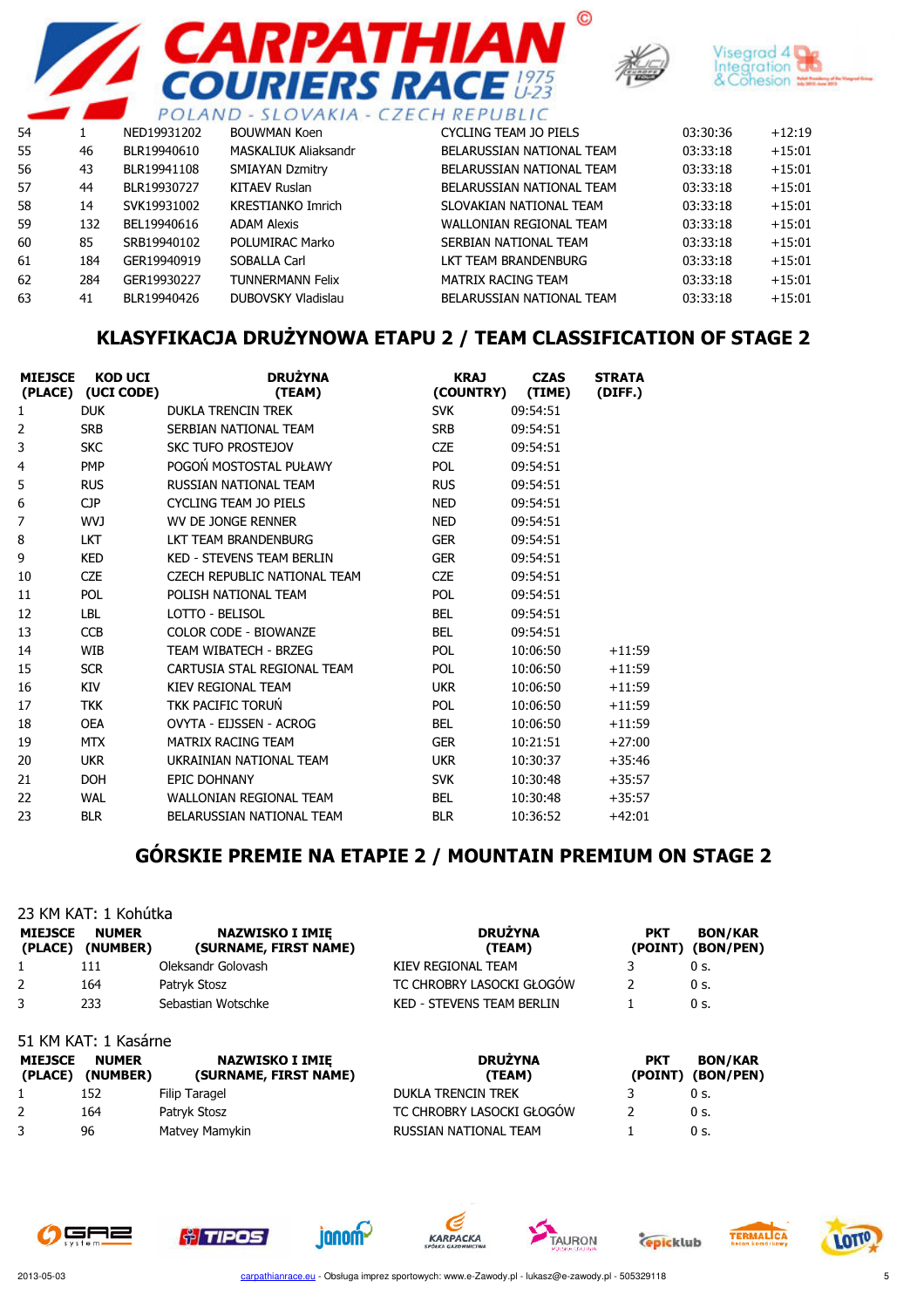





|                           |                          | 65 KM KAT: 1 Melocik - Kolárovice               |                              |            |                                     |
|---------------------------|--------------------------|-------------------------------------------------|------------------------------|------------|-------------------------------------|
| <b>MIEJSCE</b><br>(PLACE) | <b>NUMER</b><br>(NUMBER) | <b>NAZWISKO I IMIE</b><br>(SURNAME, FIRST NAME) | <b>DRUŻYNA</b><br>(TEAM)     | <b>PKT</b> | <b>BON/KAR</b><br>(POINT) (BON/PEN) |
|                           | 164                      | Patryk Stosz                                    | TC CHROBRY LASOCKI GŁOGÓW    |            | 0 s.                                |
| $\mathbf{2}$              | 152                      | Filip Taragel                                   | <b>DUKLA TRENCIN TREK</b>    |            | 0 s.                                |
|                           | 172                      | Serge De Wortelaer                              | <b>COLOR CODE - BIOWANZE</b> |            | 0 s.                                |

#### LOTNE PREMIE NA ETAPIE 2 / INTERMEDIATE SPRINTS ON STAGE 2

| 32 KM KAT: 1 Karolinka    |                          |                                                 |                              |            |                                     |
|---------------------------|--------------------------|-------------------------------------------------|------------------------------|------------|-------------------------------------|
| <b>MIEJSCE</b><br>(PLACE) | <b>NUMER</b><br>(NUMBER) | <b>NAZWISKO I IMIE</b><br>(SURNAME, FIRST NAME) | <b>DRUŻYNA</b><br>(TEAM)     | <b>PKT</b> | <b>BON/KAR</b><br>(POINT) (BON/PEN) |
|                           | 4                        | Daan Meijers                                    | <b>CYCLING TEAM JO PIELS</b> |            | $-3$ s.                             |
|                           | 111                      | Oleksandr Golovash                              | KIEV REGIONAL TEAM           |            | $-2$ s.                             |
|                           | 154                      | Mario Dasko                                     | <b>DUKLA TRENCIN TREK</b>    |            | $-1$ s.                             |

#### KLASYFIKACJA GENERALNA PO ETAPIE 2 / GENERAL CLASSIFICATION AFTER STAGE 2

DŁUGOŚĆ TRASY / DISTANCE OF STAGE KM: 287.00 ŚREDNIA PRĘDKOŚĆ / AVERAGE SPEED: 41.3 km/h

| <b>MIEJSCE</b><br>(PLACE) | <b>NR</b><br>(NO) | <b>KOD UCI</b><br>(UCI CODE) | <b>NAZWISKO I IMIĘ</b><br>(SURNAME, FIRST NAME) | <b>DRUŻYNA</b><br>(TEAM)         | <b>CZAS</b><br>(TIME) | <b>STRATA</b><br>(DIFF.) |
|---------------------------|-------------------|------------------------------|-------------------------------------------------|----------------------------------|-----------------------|--------------------------|
| $\mathbf{1}$              | $\overline{4}$    | NED19910411                  | <b>MEIJERS Daan</b>                             | <b>CYCLING TEAM JO PIELS</b>     | 06:56:56              |                          |
| 2                         | 275               | NED19930112                  | *MEIJERS Jeroen                                 | WV DE JONGE RENNER               | 06:56:57              | $+1$                     |
| 3                         | 153               | SVK19940112                  | *BASKA Erik                                     | <b>DUKLA TRENCIN TREK</b>        | 06:57:01              | $+5$                     |
| 4                         | 183               | GER19930625                  | *KOCH Janas                                     | LKT TEAM BRANDENBURG             | 06:57:03              | $+7$                     |
| 5                         | $\overline{2}$    | NED19910918                  | <b>ROOSEN Sjors</b>                             | <b>CYCLING TEAM JO PIELS</b>     | 06:57:03              | $+7$                     |
| 6                         | 154               | SVK19940630                  | *DASKO Mario                                    | <b>DUKLA TRENCIN TREK</b>        | 06:57:03              | $+7$                     |
| $\boldsymbol{7}$          | 272               | POL19940301                  | *KASPERKIEWICZ Przemysław                       | WV DE JONGE RENNER               | 06:57:04              | $+8$                     |
| 8                         | 5                 | NED19910910                  | POUTSMA Stefan                                  | <b>CYCLING TEAM JO PIELS</b>     | 06:57:05              | $+9$                     |
| 9                         | 274               | NED19911111                  | DE GROOT Daan                                   | WV DE JONGE RENNER               | 06:57:06              | $+10$                    |
| 10                        | 31                | CZE19930119                  | *TUREK Daniel                                   | CZECH REPUBLIC NATIONAL TEAM     | 06:57:07              | $+11$                    |
| 11                        | 246               | BEL19920121                  | VAN MEIRHAEGHE Jef                              | LOTTO - BELISOL                  | 06:57:07              | $+11$                    |
| 12                        | 173               | BEL19930828                  | *DELFOSSE Florent                               | <b>COLOR CODE - BIOWANZE</b>     | 06:57:07              | $+11$                    |
| 13                        | 241               | BEL19940311                  | *BENOOT Tiesj                                   | LOTTO - BELISOL                  | 06:57:08              | $+12$                    |
| 14                        | 152               | SVK19920519                  | <b>TARAGEL Filip</b>                            | <b>DUKLA TRENCIN TREK</b>        | 06:57:08              | $+12$                    |
| 15                        | 235               | GER19941228                  | *KRETSCHY Florian                               | <b>KED - STEVENS TEAM BERLIN</b> | 06:57:10              | $+14$                    |
| 16                        | 164               | POL19940715                  | *STOSZ Patryk                                   | TC CHROBRY LASOCKI GŁOGÓW        | 06:57:10              | $+14$                    |
| 17                        | 21                | POL19910327                  | MIGDAŁ Wojciech                                 | POLISH NATIONAL TEAM             | 06:57:13              | $+17$                    |
| 18                        | 112               | UKR19920408                  | <b>BRATASHCHUK Andrii</b>                       | <b>KIEV REGIONAL TEAM</b>        | 06:57:13              | $+17$                    |
| 19                        | 202               | CZE19910405                  | STOHR Pavel                                     | <b>SKC TUFO PROSTEJOV</b>        | 06:57:13              | $+17$                    |
| 20                        | 91                | RUS19930713                  | *SHAYMURATOV Artur                              | RUSSIAN NATIONAL TEAM            | 06:57:14              | $+18$                    |
| 21                        | 262               | POL19910302                  | <b>PIASKOWY Emanuel</b>                         | TKK PACIFIC TORUŃ                | 06:57:15              | $+19$                    |
| 22                        | 172               | BEL19911028                  | DE WORTELAER Serge                              | <b>COLOR CODE - BIOWANZE</b>     | 06:57:15              | $+19$                    |
| 23                        | 174               | BEL19920627                  | VANHEUVERSWIJN Quentin                          | COLOR CODE - BIOWANZE            | 06:57:39              | $+43$                    |
| 24                        | 231               | GER19910930                  | <b>NAGLER Patrick</b>                           | <b>KED - STEVENS TEAM BERLIN</b> | 06:57:40              | $+44$                    |
| 25                        | 233               | GER19920129                  | <b>WOTSCHKE Sebastian</b>                       | <b>KED - STEVENS TEAM BERLIN</b> | 06:57:42              | $+46$                    |
| 26                        | 226               | POL19910926                  | SOBIERAJ Przemysław                             | POGOŃ MOSTOSTAL PUŁAWY           | 06:57:42              | $+46$                    |
| 27                        | 122               | POL19930928                  | *MATUSZCZYK Adam                                | CARTUSIA STAL REGIONAL TEAM      | 06:57:43              | $+47$                    |
| 28                        | 222               | POL19930910                  | *OWSIAN Arkadiusz                               | POGOŃ MOSTOSTAL PUŁAWY           | 06:57:43              | $+47$                    |
| 29                        | 243               | CAN19940307                  | *PERRY Benjamin                                 | LOTTO - BELISOL                  | 06:57:43              | $+47$                    |
| 30                        | 182               | GER19930317                  | *KNAUP Tobias                                   | <b>LKT TEAM BRANDENBURG</b>      | 06:57:43              | $+47$                    |
| 31                        | 82                | SRB19910120                  | ZAKAVICA Jovan                                  | SERBIAN NATIONAL TEAM            | 06:57:44              | $+48$                    |
| 32                        | 193               | POL19930927                  | *KACZMAREK Jakub                                | TEAM WIBATECH - BRZEG            | 06:57:44              | $+48$                    |
| 33                        | 93                | RUS19940803                  | *GAREYSHIN Aydar                                | RUSSIAN NATIONAL TEAM            | 06:57:44              | $+48$                    |
| 34                        | 283               | GER19920108                  | DOMBROWSKI Frederik                             | <b>MATRIX RACING TEAM</b>        | 06:57:45              | $+49$                    |
| 35                        | 264               | POL19930118                  | *FRANCZAK Wojciech                              | TKK PACIFIC TORUŃ                | 06:57:46              | $+50$                    |













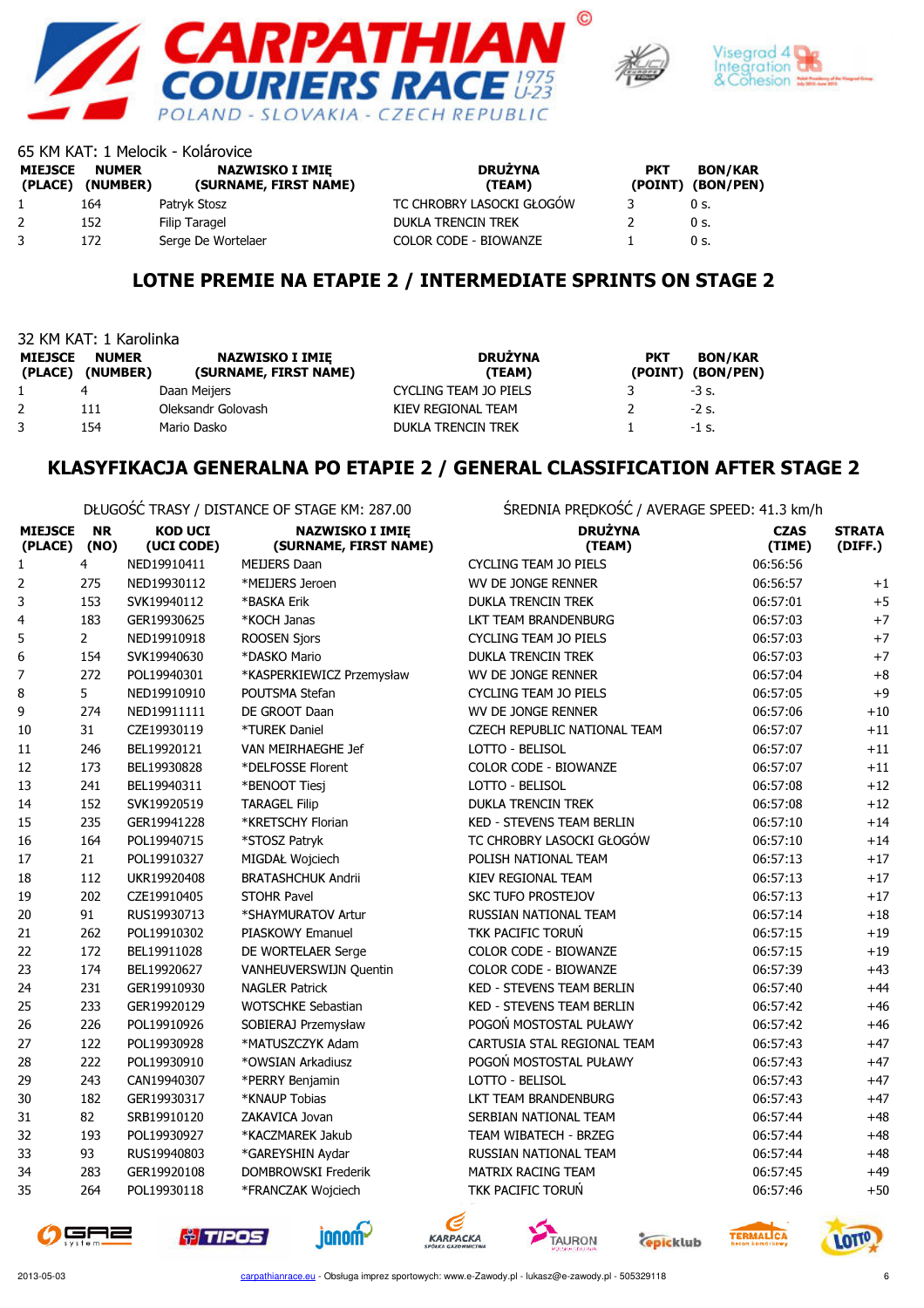





| 36 | 225          | and the state of the first state of<br>POL19920930 | <b>CZERKIES Michał</b>     | ______________________<br>POGOŃ MOSTOSTAL PUŁAWY | 06:57:46 | $+50$    |
|----|--------------|----------------------------------------------------|----------------------------|--------------------------------------------------|----------|----------|
| 37 | 84           | SRB19930423                                        | *DANILOVIC Marko           | SERBIAN NATIONAL TEAM                            | 06:57:47 | $+51$    |
| 38 | 81           | SRB19940309                                        | *BORISAVLJEVIC Milos       | SERBIAN NATIONAL TEAM                            | 06:57:48 | $+52$    |
| 39 | 95           | RUS19931219                                        | *AKHMAMETYEV Viacheslav    | RUSSIAN NATIONAL TEAM                            | 06:57:49 | $+53$    |
| 40 | 162          | POL19930220                                        | *KRAKOWIAK Norbert         | TC CHROBRY LASOCKI GŁOGÓW                        | 06:57:54 | $+58$    |
| 41 | 35           | CZE19920401                                        | <b>KOUDELA Tomas</b>       | CZECH REPUBLIC NATIONAL TEAM                     | 06:59:17 | $+2:21$  |
| 42 | 211          | BEL19940207                                        | *RICKAERT Jonas            | OVYTA - EIJSSEN - ACROG                          | 06:59:20 | $+2:24$  |
| 43 | 3            | NED19910607                                        | DE KORT Bram               | <b>CYCLING TEAM JO PIELS</b>                     | 06:59:21 | $+2:25$  |
| 44 | 26           | POL19920116                                        | <b>WARCHOŁ Bartosz</b>     | POLISH NATIONAL TEAM                             | 06:59:21 | $+2:25$  |
| 45 | 151          | SVK19921221                                        | <b>KOLAR Michael</b>       | <b>DUKLA TRENCIN TREK</b>                        | 06:59:21 | $+2:25$  |
| 46 | 203          | CZE19920731                                        | FILIP Jakub                | <b>SKC TUFO PROSTEJOV</b>                        | 06:59:23 | $+2:27$  |
| 47 | 6            | NED19910827                                        | DE GREEF Robbert           | CYCLING TEAM JO PIELS                            | 06:59:24 | $+2:28$  |
| 48 | 171          | BEL19930603                                        | *VALLEE Boris              | <b>COLOR CODE - BIOWANZE</b>                     | 07:00:27 | $+3:31$  |
| 49 | 12           | SVK19920725                                        | <b>SCHWABIK Johann</b>     | SLOVAKIAN NATIONAL TEAM                          | 07:00:40 | $+3:44$  |
| 50 | 201          | CZE19910405                                        | STOHR Jan                  | SKC TUFO PROSTEJOV                               | 07:00:42 | $+3:46$  |
| 51 | 124          | POL19930127                                        | *MICHCIŃSKI Michał         | CARTUSIA STAL REGIONAL TEAM                      | 07:00:43 | $+3:47$  |
| 52 | 23           | POL19940719                                        | *KUCHAREK Adrian           | POLISH NATIONAL TEAM                             | 07:00:48 | $+3:52$  |
| 53 | 175          | BEL19930901                                        | *KERF Jerome               | <b>COLOR CODE - BIOWANZE</b>                     | 07:00:49 | $+3:53$  |
| 54 | 245          | BEL19940930                                        | *VAN GESTEL Dries          | LOTTO - BELISOL                                  | 07:00:52 | $+3:56$  |
| 55 | 244          | BEL19910215                                        | VROLIJKX Jeroen            | LOTTO - BELISOL                                  | 07:00:56 | $+4:00$  |
| 56 | 92           | RUS19940916                                        | *ZHUCHKOV Vitalii          | RUSSIAN NATIONAL TEAM                            | 07:01:01 | $+4:05$  |
| 57 | 114          | UKR19920928                                        | <b>BUZYLE Roman</b>        | KIEV REGIONAL TEAM                               | 07:02:25 | $+5:29$  |
| 58 | 194          | POL19940310                                        | *MICKIEWICZ Tomasz         | TEAM WIBATECH - BRZEG                            | 07:02:30 | $+5:34$  |
| 59 | 232          | GER19930406                                        | *ZWINGENBERGER Philipp     | KED - STEVENS TEAM BERLIN                        | 07:03:05 | $+6:09$  |
| 60 | 101          | POL19931217                                        | *KASPEREK Michał           | MALOPOLSKA REGIONAL TEAM                         | 07:03:19 | $+6:23$  |
| 61 | 185          | GER19920227                                        | <b>PLARRE Matthias</b>     | LKT TEAM BRANDENBURG                             | 07:03:43 | $+6:47$  |
| 62 | 96           | RUS19941031                                        | *MAMYKIN Matvey            | RUSSIAN NATIONAL TEAM                            | 07:03:58 | $+7:02$  |
| 63 | 33           | CZE19930209                                        | *MEDEK Tomas               | CZECH REPUBLIC NATIONAL TEAM                     | 07:05:40 | $+8:44$  |
| 64 | 213          | BEL19940715                                        | *VERGAERDE Otto            | OVYTA - EIJSSEN - ACROG                          | 07:05:44 | $+8:48$  |
| 65 | 205          | CZE19920411                                        | <b>MATOUSEK Jiri</b>       | <b>SKC TUFO PROSTEJOV</b>                        | 07:05:46 | $+8:50$  |
| 66 | 192          | POL19911007                                        | <b>FRANCZAK Paweł</b>      | TEAM WIBATECH - BRZEG                            | 07:09:37 | $+12:41$ |
| 67 | 131          | BEL19920131                                        | LODEWIJKS Gert             | WALLONIAN REGIONAL TEAM                          | 07:09:39 | $+12:43$ |
| 68 | 25           | POL19940327                                        | *SYKAŁA Wojciech           | POLISH NATIONAL TEAM                             | 07:09:41 | $+12:45$ |
| 69 | 181          | GER19940831                                        | *WILLWOHL Willi            | LKT TEAM BRANDENBURG                             | 07:09:42 | $+12:46$ |
| 70 | 94           | RUS19930110                                        | *MEZHECHEV Aleksandr       | RUSSIAN NATIONAL TEAM                            | 07:09:43 | $+12:47$ |
| 71 | 134          | BEL19930712                                        | *GELUYKENS Pieter          | WALLONIAN REGIONAL TEAM                          | 07:09:45 | $+12:49$ |
| 72 | $\mathbf{1}$ | NED19931202                                        | *BOUWMAN Koen              | CYCLING TEAM JO PIELS                            | 07:09:57 | $+13:01$ |
| 73 | 276          | NED19930111                                        | *ROOSEN Timo               | <b>WV DE JONGE RENNER</b>                        | 07:11:14 | $+14:18$ |
| 74 | 76           | UKR19921022                                        | SHUMILOV Sergii            | UKRAINIAN NATIONAL TEAM                          | 07:11:20 | $+14:24$ |
| 75 | 253          | SVK19940206                                        | *LAJCHA Juraj              | EPIC DOHNANY                                     | 07:11:30 | $+14:34$ |
| 76 | 265          | POL19910815                                        | PIOTROWICZ Paweł           | TKK PACIFIC TORUN                                | 07:12:37 | $+15:41$ |
| 77 | 135          | BEL19940319                                        | *DANIELS Nicolas           | WALLONIAN REGIONAL TEAM                          | 07:12:40 | $+15:44$ |
| 78 | 273          | NED19940507                                        | *BOS Maikel                | WV DE JONGE RENNER                               | 07:12:40 | $+15:44$ |
| 79 | 206          | CZE19920120                                        | SVORADA Jan                | SKC TUFO PROSTEJOV                               | 07:12:41 | $+15:45$ |
| 80 | 133          | BEL19930914                                        | *VEKEMAN Maxime            | WALLONIAN REGIONAL TEAM                          | 07:12:42 | $+15:46$ |
| 81 | 184          | GER19940919                                        | *SOBALLA Carl              | LKT TEAM BRANDENBURG                             | 07:12:43 | $+15:47$ |
| 82 | 24           | POL19910313                                        | <b>NOWACZEK Mateusz</b>    | POLISH NATIONAL TEAM                             | 07:12:44 | $+15:48$ |
| 83 | 83           | SRB19940506                                        | *STEFANOVIC Stefan         | SERBIAN NATIONAL TEAM                            | 07:12:46 | $+15:50$ |
| 84 | 286          | GER19940523                                        | *BREUSTE Anton             | MATRIX RACING TEAM                               | 07:12:47 | $+15:51$ |
| 85 | 251          | SVK19941210                                        | *KOVACIK Juraj             | EPIC DOHNANY                                     | 07:12:48 | $+15:52$ |
| 86 | 191          | POL19911024                                        | BARTKIEWICZ Andrzej        | TEAM WIBATECH - BRZEG                            | 07:14:17 | $+17:21$ |
| 87 | 32           | CZE19941117                                        | *KUKRLE Michael            | CZECH REPUBLIC NATIONAL TEAM                     | 07:14:26 | $+17:30$ |
| 88 | 224          | POL19910808                                        | WRĘGA Wojciech             | POGOŃ MOSTOSTAL PUŁAWY                           | 07:14:28 | $+17:32$ |
| 89 | 236          | GER19920109                                        | PIRIUS Hans                | KED - STEVENS TEAM BERLIN                        | 07:15:01 | $+18:05$ |
| 90 | 223          | POL19920918                                        | KISTER Paweł               | POGOŃ MOSTOSTAL PUŁAWY                           | 07:15:23 | $+18:27$ |
| 91 | 143          | POL19931021                                        | *BANASZEK Adrian           | <b>BDC - MARCPOL TEAM</b>                        | 07:15:35 | $+18:39$ |
| 92 | 126          | POL19921207                                        | MŁYŃSKI Sebastian          | CARTUSIA STAL REGIONAL TEAM                      | 07:15:38 | $+18:42$ |
| 93 | 72           | UKR19910121                                        | <b>ANDRIYCHUK Yevgeniy</b> | UKRAINIAN NATIONAL TEAM                          | 07:15:39 | $+18:43$ |













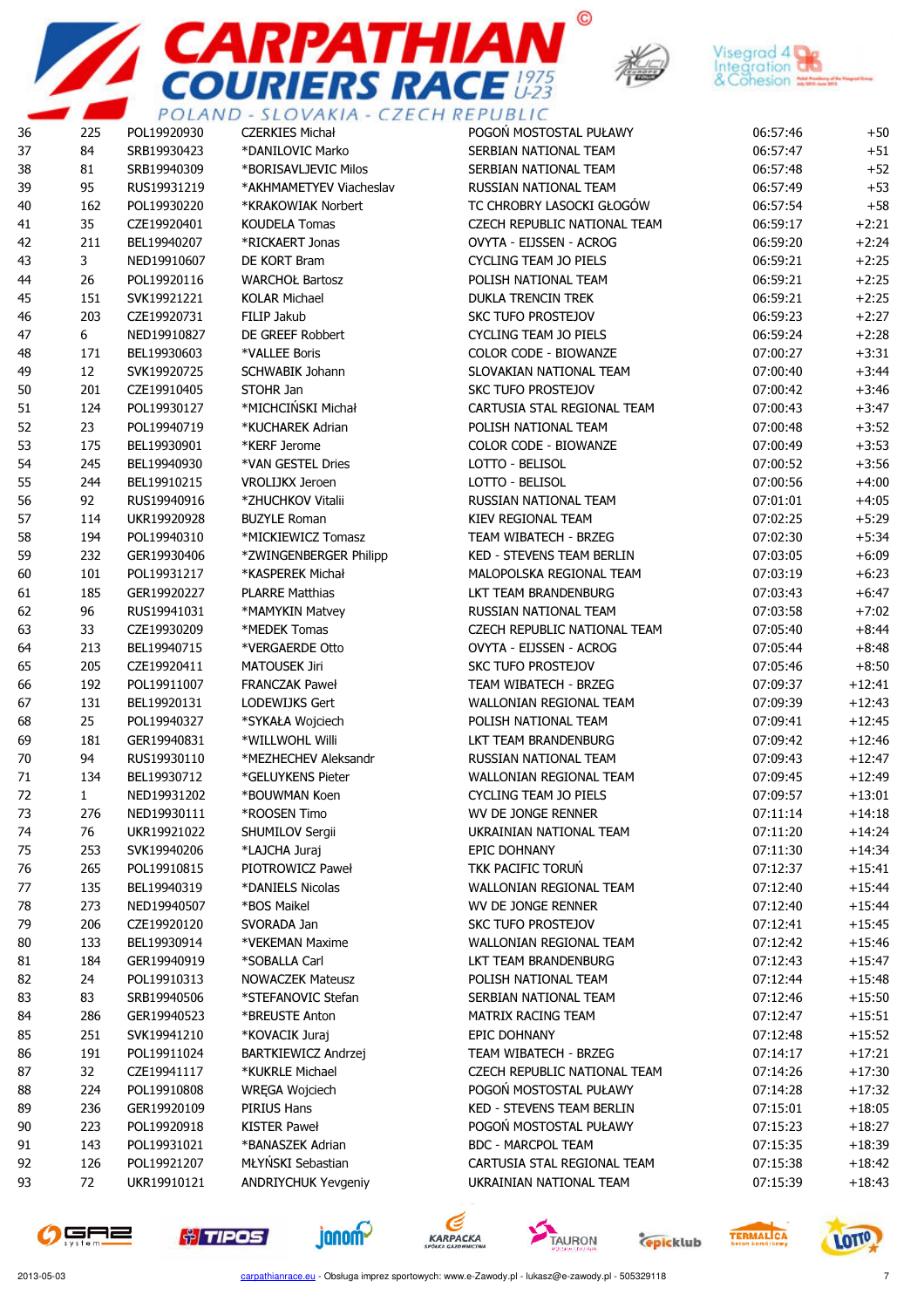



 $\odot$ 



|     |     |             | PULAND - SLUVANIA - CZECH REPUBLIC |                                   |          |          |
|-----|-----|-------------|------------------------------------|-----------------------------------|----------|----------|
| 94  | 116 | UKR19921118 | POLIKARPOV Mykhailo                | KIEV REGIONAL TEAM                | 07:15:41 | $+18:45$ |
| 95  | 215 | BEL19921119 | <b>VERSTRAETE Ludwig</b>           | OVYTA - EIJSSEN - ACROG           | 07:15:42 | $+18:46$ |
| 96  | 254 | SVK19941227 | *KRAJICEK Matej                    | <b>EPIC DOHNANY</b>               | 07:15:43 | $+18:47$ |
| 97  | 271 | POL19920130 | <b>HABA Grzegorz</b>               | WV DE JONGE RENNER                | 07:15:46 | $+18:50$ |
| 98  | 73  | UKR19920528 | <b>LOBOV Oleksandr</b>             | UKRAINIAN NATIONAL TEAM           | 07:15:47 | $+18:51$ |
| 99  | 42  | BLR19920408 | <b>ANTONAU Aliaksandr</b>          | BELARUSSIAN NATIONAL TEAM         | 07:15:49 | $+18:53$ |
| 100 | 41  | BLR19940426 | *DUBOVSKY Vladislau                | BELARUSSIAN NATIONAL TEAM         | 07:15:51 | $+18:55$ |
| 101 | 263 | POL19920417 | <b>OBORSKI Dominik</b>             | TKK PACIFIC TORUN                 | 07:17:32 | $+20:36$ |
| 102 | 111 | UKR19910921 | GOLOVASH Oleksandr                 | KIEV REGIONAL TEAM                | 07:17:34 | $+20:38$ |
| 103 | 234 | GER19931228 | *BEYER Maximilian                  | <b>KED - STEVENS TEAM BERLIN</b>  | 07:17:37 | $+20:41$ |
| 104 | 212 | BEL19940831 | *VANREYTEN Joachim                 | OVYTA - EIJSSEN - ACROG           | 07:17:39 | $+20:43$ |
| 105 | 294 | POL19940824 | *GRABIS Mateusz                    | MG LKS BŁEKITNI MEXLER KOZIEGŁOWY | 07:17:52 | $+20:56$ |
| 106 | 46  | BLR19940610 | *MASKALIUK Aliaksandr              | BELARUSSIAN NATIONAL TEAM         | 07:18:46 | $+21:50$ |
| 107 | 284 | GER19930227 | *TUNNERMANN Felix                  | <b>MATRIX RACING TEAM</b>         | 07:18:54 | $+21:58$ |
| 108 | 43  | BLR19941108 | *SMIAYAN Dzmitry                   | BELARUSSIAN NATIONAL TEAM         | 07:20:42 | $+23:46$ |
| 109 | 132 | BEL19940616 | *ADAM Alexis                       | <b>WALLONIAN REGIONAL TEAM</b>    | 07:20:53 | $+23:57$ |
| 110 | 85  | SRB19940102 | *POLUMIRAC Marko                   | SERBIAN NATIONAL TEAM             | 07:22:55 | $+25:59$ |
| 111 | 44  | BLR19930727 | *KITAEV Ruslan                     | BELARUSSIAN NATIONAL TEAM         | 07:23:01 | $+26:05$ |
| 112 | 14  | SVK19931002 | *KRESTIANKO Imrich                 | SLOVAKIAN NATIONAL TEAM           | 07:25:26 | $+28:30$ |
|     |     |             |                                    |                                   |          |          |

## KLASYFIKACJA PONIŻEJ 21 PO ETAPIE 2 / RIDERS UNDER 21 AFTER STAGE 2

DŁUGOŚĆ TRASY / DISTANCE OF STAGE KM: 287.00 ŚREDNIA PRĘDKOŚĆ / AVERAGE SPEED: 41.3 km/h

| <b>MIEJSCE</b><br>(PLACE) | <b>NR</b><br>(NO) | <b>KOD UCI</b><br>(UCI CODE) | <b>NAZWISKO I IMIE</b><br>(SURNAME, FIRST NAME) | <b>DRUŻYNA</b><br>(TEAM)            | <b>CZAS</b><br>(TIME) | <b>STRATA</b><br>(DIFF.) |
|---------------------------|-------------------|------------------------------|-------------------------------------------------|-------------------------------------|-----------------------|--------------------------|
| 1                         | 275               | NED19930112                  | <b>MEIJERS Jeroen</b>                           | WV DE JONGE RENNER                  | 06:56:57              |                          |
| $\overline{2}$            | 153               | SVK19940112                  | <b>BASKA Erik</b>                               | <b>DUKLA TRENCIN TREK</b>           | 06:57:01              | $+4$                     |
| 3                         | 183               | GER19930625                  | <b>KOCH Janas</b>                               | LKT TEAM BRANDENBURG                | 06:57:03              | $+6$                     |
| 4                         | 154               | SVK19940630                  | <b>DASKO Mario</b>                              | <b>DUKLA TRENCIN TREK</b>           | 06:57:03              | $+6$                     |
| 5                         | 272               | POL19940301                  | KASPERKIEWICZ Przemysław                        | WV DE JONGE RENNER                  | 06:57:04              | $+7$                     |
| 6                         | 31                | CZE19930119                  | <b>TUREK Daniel</b>                             | <b>CZECH REPUBLIC NATIONAL TEAM</b> | 06:57:07              | $+10$                    |
| 7                         | 173               | BEL19930828                  | <b>DELFOSSE Florent</b>                         | <b>COLOR CODE - BIOWANZE</b>        | 06:57:07              | $+10$                    |
| 8                         | 241               | BEL19940311                  | <b>BENOOT Tiesj</b>                             | LOTTO - BELISOL                     | 06:57:08              | $+11$                    |
| 9                         | 235               | GER19941228                  | <b>KRETSCHY Florian</b>                         | <b>KED - STEVENS TEAM BERLIN</b>    | 06:57:10              | $+13$                    |
| 10                        | 164               | POL19940715                  | STOSZ Patryk                                    | TC CHROBRY LASOCKI GŁOGÓW           | 06:57:10              | $+13$                    |
| 11                        | 91                | RUS19930713                  | <b>SHAYMURATOV Artur</b>                        | <b>RUSSIAN NATIONAL TEAM</b>        | 06:57:14              | $+17$                    |
| 12                        | 122               | POL19930928                  | MATUSZCZYK Adam                                 | CARTUSIA STAL REGIONAL TEAM         | 06:57:43              | $+46$                    |
| 13                        | 222               | POL19930910                  | <b>OWSIAN Arkadiusz</b>                         | POGOŃ MOSTOSTAL PUŁAWY              | 06:57:43              | $+46$                    |
| 14                        | 243               | CAN19940307                  | PERRY Benjamin                                  | LOTTO - BELISOL                     | 06:57:43              | $+46$                    |
| 15                        | 182               | GER19930317                  | <b>KNAUP Tobias</b>                             | LKT TEAM BRANDENBURG                | 06:57:43              | $+46$                    |
| 16                        | 193               | POL19930927                  | <b>KACZMAREK Jakub</b>                          | <b>TEAM WIBATECH - BRZEG</b>        | 06:57:44              | $+47$                    |
| 17                        | 93                | RUS19940803                  | GAREYSHIN Aydar                                 | <b>RUSSIAN NATIONAL TEAM</b>        | 06:57:44              | $+47$                    |
| 18                        | 264               | POL19930118                  | FRANCZAK Wojciech                               | TKK PACIFIC TORUŃ                   | 06:57:46              | $+49$                    |
| 19                        | 84                | SRB19930423                  | <b>DANILOVIC Marko</b>                          | SERBIAN NATIONAL TEAM               | 06:57:47              | $+50$                    |
| 20                        | 81                | SRB19940309                  | <b>BORISAVLJEVIC Milos</b>                      | SERBIAN NATIONAL TEAM               | 06:57:48              | $+51$                    |
| 21                        | 95                | RUS19931219                  | <b>AKHMAMETYEV Viacheslav</b>                   | <b>RUSSIAN NATIONAL TEAM</b>        | 06:57:49              | $+52$                    |
| 22                        | 162               | POL19930220                  | <b>KRAKOWIAK Norbert</b>                        | TC CHROBRY LASOCKI GŁOGÓW           | 06:57:54              | $+57$                    |
| 23                        | 211               | BEL19940207                  | RICKAERT Jonas                                  | OVYTA - EIJSSEN - ACROG             | 06:59:20              | $+2:23$                  |
| 24                        | 171               | BEL19930603                  | <b>VALLEE Boris</b>                             | COLOR CODE - BIOWANZE               | 07:00:27              | $+3:30$                  |
| 25                        | 124               | POL19930127                  | MICHCIŃSKI Michał                               | CARTUSIA STAL REGIONAL TEAM         | 07:00:43              | $+3:46$                  |
| 26                        | 23                | POL19940719                  | <b>KUCHAREK Adrian</b>                          | POLISH NATIONAL TEAM                | 07:00:48              | $+3:51$                  |
| 27                        | 175               | BEL19930901                  | <b>KERF Jerome</b>                              | COLOR CODE - BIOWANZE               | 07:00:49              | $+3:52$                  |
| 28                        | 245               | BEL19940930                  | <b>VAN GESTEL Dries</b>                         | LOTTO - BELISOL                     | 07:00:52              | $+3:55$                  |
| 29                        | 92                | RUS19940916                  | ZHUCHKOV Vitalii                                | RUSSIAN NATIONAL TEAM               | 07:01:01              | $+4:04$                  |
| 30                        | 194               | POL19940310                  | MICKIEWICZ Tomasz                               | TEAM WIBATECH - BRZEG               | 07:02:30              | $+5:33$                  |
| 31                        | 232               | GER19930406                  | <b>ZWINGENBERGER Philipp</b>                    | <b>KED - STEVENS TEAM BERLIN</b>    | 07:03:05              | $+6:08$                  |
| 32                        | 101               | POL19931217                  | <b>KASPEREK Michał</b>                          | MALOPOLSKA REGIONAL TEAM            | 07:03:19              | $+6:22$                  |
| 33                        | 96                | RUS19941031                  | <b>MAMYKIN Matvey</b>                           | <b>RUSSIAN NATIONAL TEAM</b>        | 07:03:58              | $+7:01$                  |











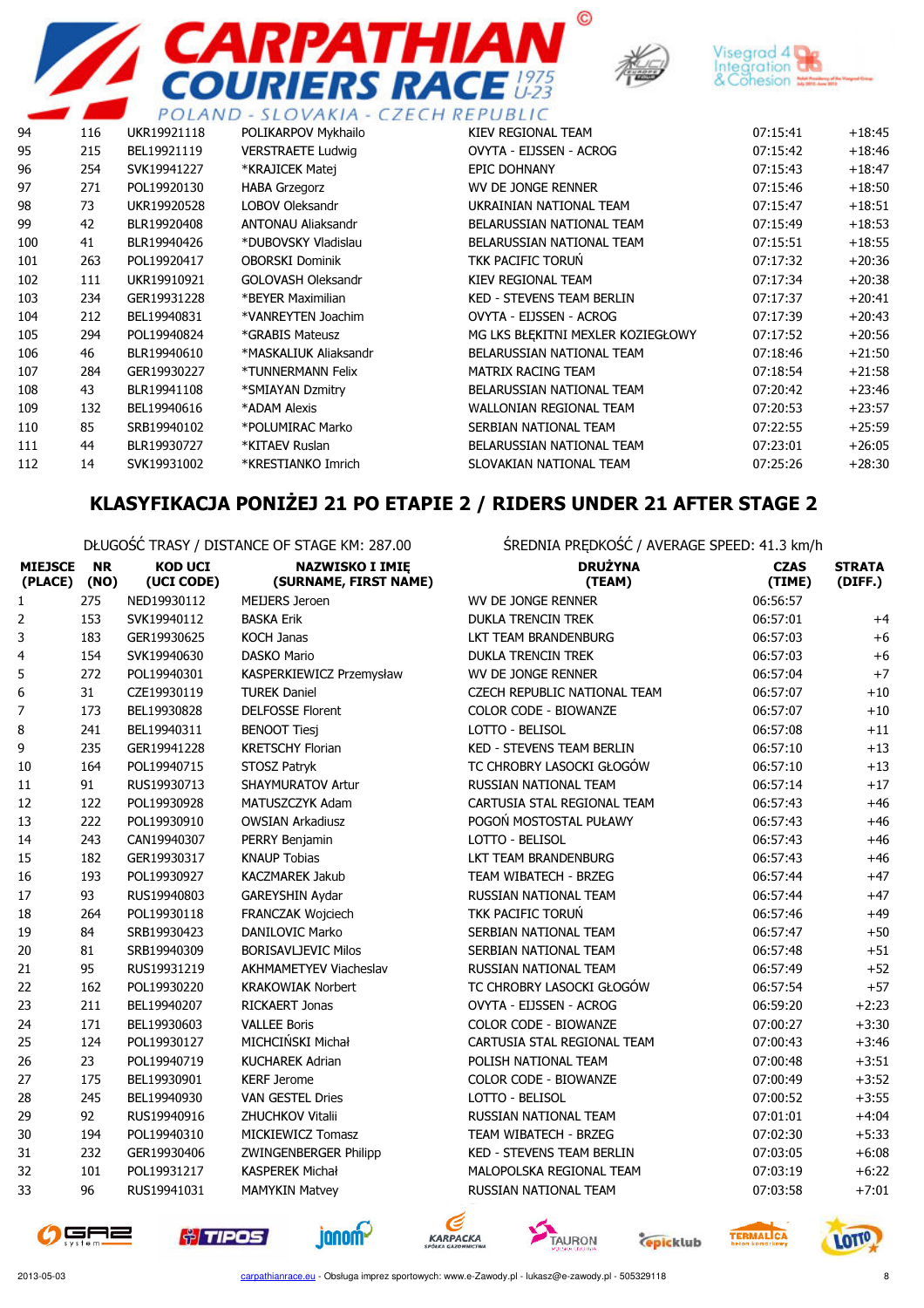



 $\odot$ 



|    |              |             | PULAND - SLUVANIA - CZECH REPUBLIC |                                   |          |          |
|----|--------------|-------------|------------------------------------|-----------------------------------|----------|----------|
| 34 | 33           | CZE19930209 | <b>MEDEK Tomas</b>                 | CZECH REPUBLIC NATIONAL TEAM      | 07:05:40 | $+8:43$  |
| 35 | 213          | BEL19940715 | <b>VERGAERDE Otto</b>              | OVYTA - EIJSSEN - ACROG           | 07:05:44 | $+8:47$  |
| 36 | 25           | POL19940327 | SYKAŁA Wojciech                    | POLISH NATIONAL TEAM              | 07:09:41 | $+12:44$ |
| 37 | 181          | GER19940831 | <b>WILLWOHL Willi</b>              | LKT TEAM BRANDENBURG              | 07:09:42 | $+12:45$ |
| 38 | 94           | RUS19930110 | <b>MEZHECHEV Aleksandr</b>         | RUSSIAN NATIONAL TEAM             | 07:09:43 | $+12:46$ |
| 39 | 134          | BEL19930712 | <b>GELUYKENS Pieter</b>            | <b>WALLONIAN REGIONAL TEAM</b>    | 07:09:45 | $+12:48$ |
| 40 | $\mathbf{1}$ | NED19931202 | <b>BOUWMAN Koen</b>                | <b>CYCLING TEAM JO PIELS</b>      | 07:09:57 | $+13:00$ |
| 41 | 276          | NED19930111 | ROOSEN Timo                        | WV DE JONGE RENNER                | 07:11:14 | $+14:17$ |
| 42 | 253          | SVK19940206 | LAJCHA Juraj                       | <b>EPIC DOHNANY</b>               | 07:11:30 | $+14:33$ |
| 43 | 135          | BEL19940319 | <b>DANIELS Nicolas</b>             | WALLONIAN REGIONAL TEAM           | 07:12:40 | $+15:43$ |
| 44 | 273          | NED19940507 | <b>BOS Maikel</b>                  | WV DE JONGE RENNER                | 07:12:40 | $+15:43$ |
| 45 | 133          | BEL19930914 | <b>VEKEMAN Maxime</b>              | <b>WALLONIAN REGIONAL TEAM</b>    | 07:12:42 | $+15:45$ |
| 46 | 184          | GER19940919 | SOBALLA Carl                       | LKT TEAM BRANDENBURG              | 07:12:43 | $+15:46$ |
| 47 | 83           | SRB19940506 | STEFANOVIC Stefan                  | SERBIAN NATIONAL TEAM             | 07:12:46 | $+15:49$ |
| 48 | 286          | GER19940523 | <b>BREUSTE Anton</b>               | <b>MATRIX RACING TEAM</b>         | 07:12:47 | $+15:50$ |
| 49 | 251          | SVK19941210 | <b>KOVACIK Juraj</b>               | <b>EPIC DOHNANY</b>               | 07:12:48 | $+15:51$ |
| 50 | 32           | CZE19941117 | <b>KUKRLE Michael</b>              | CZECH REPUBLIC NATIONAL TEAM      | 07:14:26 | $+17:29$ |
| 51 | 143          | POL19931021 | <b>BANASZEK Adrian</b>             | <b>BDC - MARCPOL TEAM</b>         | 07:15:35 | $+18:38$ |
| 52 | 254          | SVK19941227 | <b>KRAJICEK Matej</b>              | <b>EPIC DOHNANY</b>               | 07:15:43 | $+18:46$ |
| 53 | 41           | BLR19940426 | <b>DUBOVSKY Vladislau</b>          | BELARUSSIAN NATIONAL TEAM         | 07:15:51 | $+18:54$ |
| 54 | 234          | GER19931228 | <b>BEYER Maximilian</b>            | <b>KED - STEVENS TEAM BERLIN</b>  | 07:17:37 | $+20:40$ |
| 55 | 212          | BEL19940831 | <b>VANREYTEN Joachim</b>           | OVYTA - EIJSSEN - ACROG           | 07:17:39 | $+20:42$ |
| 56 | 294          | POL19940824 | <b>GRABIS Mateusz</b>              | MG LKS BŁEKITNI MEXLER KOZIEGŁOWY | 07:17:52 | $+20:55$ |
| 57 | 46           | BLR19940610 | <b>MASKALIUK Aliaksandr</b>        | BELARUSSIAN NATIONAL TEAM         | 07:18:46 | $+21:49$ |
| 58 | 284          | GER19930227 | <b>TUNNERMANN Felix</b>            | MATRIX RACING TEAM                | 07:18:54 | $+21:57$ |
| 59 | 43           | BLR19941108 | <b>SMIAYAN Dzmitry</b>             | BELARUSSIAN NATIONAL TEAM         | 07:20:42 | $+23:45$ |
| 60 | 132          | BEL19940616 | <b>ADAM Alexis</b>                 | <b>WALLONIAN REGIONAL TEAM</b>    | 07:20:53 | $+23:56$ |
| 61 | 85           | SRB19940102 | POLUMIRAC Marko                    | SERBIAN NATIONAL TEAM             | 07:22:55 | $+25:58$ |
| 62 | 44           | BLR19930727 | <b>KITAEV Ruslan</b>               | BELARUSSIAN NATIONAL TEAM         | 07:23:01 | $+26:04$ |
| 63 | 14           | SVK19931002 | <b>KRESTIANKO Imrich</b>           | SLOVAKIAN NATIONAL TEAM           | 07:25:26 | $+28:29$ |

## KLASYFIKACJA DRUŻYNOWA PO ETAPIE 2 / TEAM CLASSIFICATION AFTER STAGE 2

| <b>MIEJSCE</b><br>(PLACE) | <b>KOD UCI</b><br>(UCI CODE) | <b>DRUŻYNA</b><br>(TEAM)             | <b>KRAJ</b><br>(COUNTRY) | <b>CZAS</b><br>(TIME) | <b>STRATA</b><br>(DIFF.) |
|---------------------------|------------------------------|--------------------------------------|--------------------------|-----------------------|--------------------------|
| 1                         | WVJ                          | WVJ WV DE JONGE RENNER               | <b>NED</b>               | 20:51:09              |                          |
| 2                         | <b>CJP</b>                   | CJP CYCLING TEAM JO PIELS            | <b>NED</b>               | 20:51:13              | $+4$                     |
| 3                         | <b>DUK</b>                   | DUK DUKLA TRENCIN TREK               | <b>SVK</b>               | 20:51:16              | $+7$                     |
| 4                         | <b>CCB</b>                   | CCB COLOR CODE - BIOWANZE            | <b>BEL</b>               | 20:51:36              | $+27$                    |
| 5                         | <b>LBL</b>                   | LBL LOTTO - BELISOL                  | <b>BEL</b>               | 20:51:58              | $+49$                    |
| 6                         | <b>LKT</b>                   | <b>IKT IKT TFAM BRANDENBURG</b>      | <b>GER</b>               | 20:52:22              | $+1:13$                  |
| 7                         | <b>KED</b>                   | <b>KED KED - STEVENS TEAM BERLIN</b> | <b>GER</b>               | 20:52:27              | $+1:18$                  |
| 8                         | <b>RUS</b>                   | RUS RUSSIAN NATIONAL TEAM            | <b>RUS</b>               | 20:52:43              | $+1:34$                  |
| 9                         | <b>PMP</b>                   | PMP POGOŃ MOSTOSTAL PUŁAWY           | <b>POL</b>               | 20:53:09              | $+2:00$                  |
| 10                        | <b>SRB</b>                   | SRB SERBIAN NATIONAL TEAM            | <b>SRB</b>               | 20:53:19              | $+2:10$                  |
| 11                        | POL                          | POL POLISH NATIONAL TEAM             | <b>POL</b>               | 20:54:07              | $+2:58$                  |
| 12                        | <b>SKC</b>                   | <b>SKC SKC TUFO PROSTEJOV</b>        | <b>CZE</b>               | 20:57:10              | $+6:01$                  |
| 13                        | <b>CZE</b>                   | CZE CZECH REPUBLIC NATIONAL TEAM     | <b>CZE</b>               | 20:58:55              | $+7:46$                  |
| 14                        | <b>TKK</b>                   | TKK TKK PACIFIC TORUŃ                | POL                      | 21:07:36              | $+16:27$                 |
| 15                        | <b>WIB</b>                   | WIB TEAM WIBATECH - BRZEG            | POL                      | 21:09:39              | $+18:30$                 |
| 16                        | <b>KIV</b>                   | KIV KIEV REGIONAL TEAM               | <b>UKR</b>               | 21:12:06              | $+20:57$                 |
| 17                        | <b>OEA</b>                   | OEA OVYTA - EIJSSEN - ACROG          | <b>BEL</b>               | 21:12:38              | $+21:29$                 |
| 18                        | <b>SCR</b>                   | SCR CARTUSIA STAL REGIONAL TEAM      | <b>POL</b>               | 21:14:04              | $+22:55$                 |
| 19                        | <b>MTX</b>                   | MTX MATRIX RACING TEAM               | <b>GER</b>               | 21:29:12              | $+38:03$                 |
| 20                        | WAL                          | WAL WALLONIAN REGIONAL TEAM          | <b>BEL</b>               | 21:32:02              | $+40:53$                 |
| 21                        | <b>DOH</b>                   | DOH EPIC DOHNANY                     | <b>SVK</b>               | 21:39:48              | $+48:39$                 |
| 22                        | <b>UKR</b>                   | UKR UKRAINIAN NATIONAL TEAM          | <b>UKR</b>               | 21:42:41              | $+51:32$                 |
| 23                        | <b>BLR</b>                   | BLR BELARUSSIAN NATIONAL TEAM        | <b>BLR</b>               | 21:50:26              | $+59:17$                 |

janom-











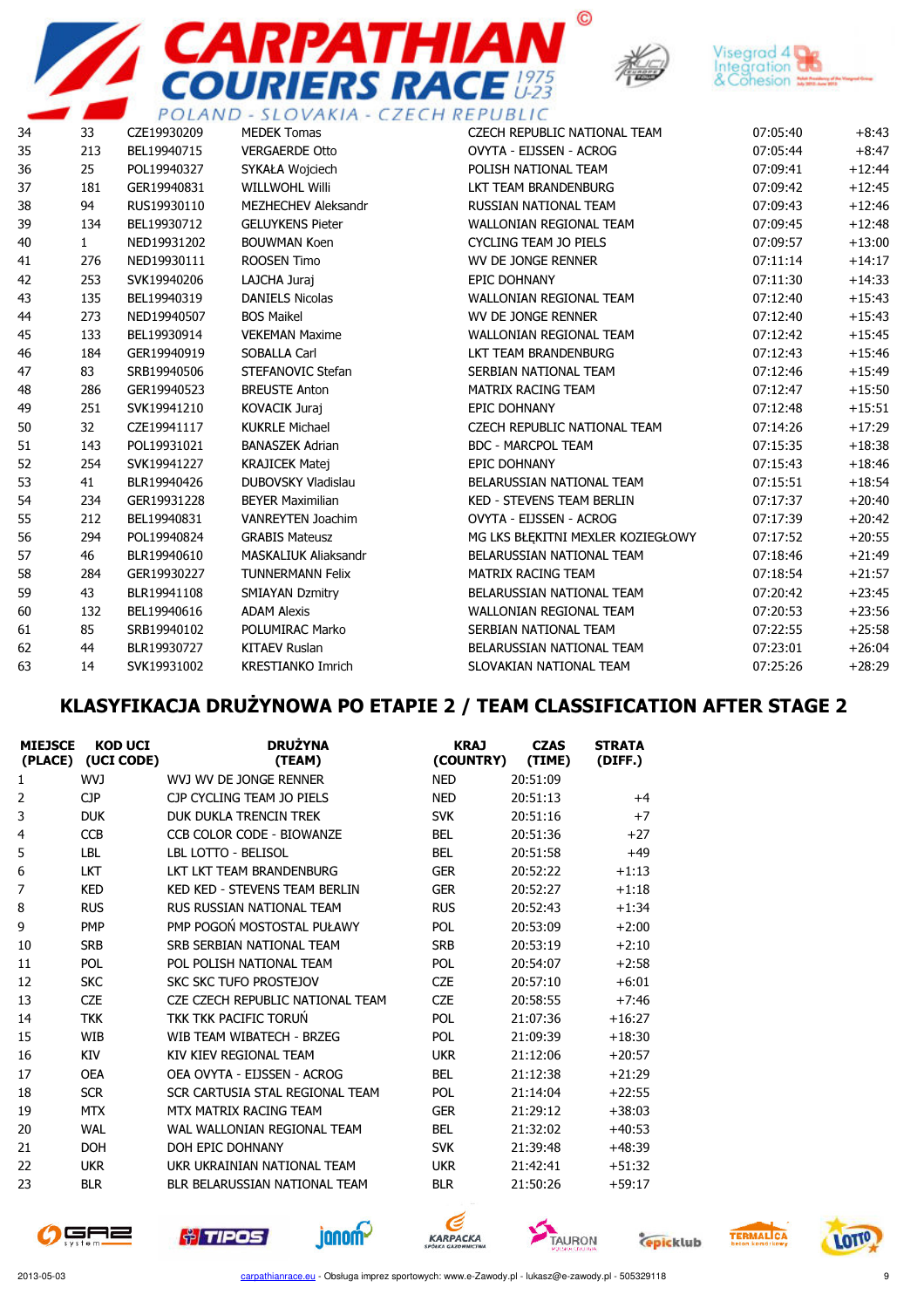





# KLASYFIKACJA GÓRSKA PO ETAPIE 2 / CLIMBER CLASSIFICATION AFTER STAGE 2

| <b>MIEJSCE</b><br>(PLACE) | <b>NR</b><br>(NO) | <b>KOD UCI</b><br>(UCI CODE) | <b>NAZWISKO I IMIE</b><br>(SURNAME, FIRST NAME) | <b>DRUŻYNA</b><br>(TEAM)         | <b>PUNKTY</b><br>(POINTS) |
|---------------------------|-------------------|------------------------------|-------------------------------------------------|----------------------------------|---------------------------|
|                           | 164               | POL19940715                  | *STOSZ Patryk                                   | TC CHROBRY LASOCKI GŁOGÓW        | 10                        |
| 2                         | 233               | GER19920129                  | <b>WOTSCHKE Sebastian</b>                       | <b>KED - STEVENS TEAM BERLIN</b> | 6                         |
| 3                         | 152               | SVK19920519                  | <b>TARAGEL Filip</b>                            | <b>DUKLA TRENCIN TREK</b>        | 5                         |
| 4                         | 91                | RUS19930713                  | *SHAYMURATOV Artur                              | RUSSIAN NATIONAL TEAM            | 4                         |
| 5.                        | 172               | BEL19911028                  | DE WORTELAER Serge                              | <b>COLOR CODE - BIOWANZE</b>     | 4                         |
| 6                         | 111               | UKR19910921                  | GOLOVASH Oleksandr                              | KIEV REGIONAL TEAM               | 3                         |
| 7                         | 183               | GER19930625                  | *KOCH Janas                                     | LKT TEAM BRANDENBURG             |                           |
| 8                         | 21                | POL19910327                  | MIGDAŁ Wojciech                                 | POLISH NATIONAL TEAM             |                           |
| 9                         | 231               | GER19910930                  | <b>NAGLER Patrick</b>                           | <b>KED - STEVENS TEAM BERLIN</b> |                           |
| 10                        | 3                 | NED19910607                  | DE KORT Bram                                    | CYCLING TEAM JO PIELS            |                           |
| 11                        | 96                | RUS19941031                  | *MAMYKIN Matvev                                 | RUSSIAN NATIONAL TEAM            |                           |

#### KLASYFIKACJA NAJAKTYWNIEJSZEGO PO ETAPIE 2 / COMBATIVITY CLASSIFICATION AFTER STAGE 2

| <b>MIEJSCE</b><br>(PLACE) | <b>NR</b><br>(NO) | <b>KOD UCI</b><br>(UCI CODE) | <b>NAZWISKO I IMIE</b><br>(SURNAME, FIRST NAME) | <b>DRUŻYNA</b><br>(TEAM)  | <b>PUNKTY</b><br>(POINTS) |
|---------------------------|-------------------|------------------------------|-------------------------------------------------|---------------------------|---------------------------|
|                           | 111               | UKR19910921                  | GOLOVASH Oleksandr                              | KIEV REGIONAL TEAM        |                           |
| 2                         | 4                 | NED19910411                  | MEIJERS Daan                                    | CYCLING TEAM JO PIELS     |                           |
| 3                         | 153               | SVK19940112                  | *BASKA Erik                                     | <b>DUKLA TRENCIN TREK</b> |                           |
| $\overline{4}$            | 171               | BEL19930603                  | *VALLEE Boris                                   | COLOR CODE - BIOWANZE     |                           |
| 5                         | 21                | POL19910327                  | MIGDAŁ Wojciech                                 | POLISH NATIONAL TEAM      |                           |
| 6                         | 151               | SVK19921221                  | <b>KOLAR Michael</b>                            | <b>DUKLA TRENCIN TREK</b> |                           |
| 7                         | 154               | SVK19940630                  | *DASKO Mario                                    | <b>DUKLA TRENCIN TREK</b> |                           |
| 8                         | 91                | RUS19930713                  | *SHAYMURATOV Artur                              | RUSSIAN NATIONAL TEAM     |                           |

#### KLASYFIKACJA PUNKTOWA PO ETAPIE 2 / POINTS CLASSIFICATION AFTER STAGE 2

| <b>MIEJSCE</b><br>(PLACE) | <b>NR</b><br>(NO) | <b>KOD UCI</b><br>(UCI CODE) | <b>NAZWISKO I IMIĘ</b><br>(SURNAME, FIRST NAME) | <b>DRUŻYNA</b><br>(TEAM)         | <b>PUNKTY</b><br>(POINTS) |
|---------------------------|-------------------|------------------------------|-------------------------------------------------|----------------------------------|---------------------------|
| 1                         | 153               | SVK19940112                  | *BASKA Erik                                     | <b>DUKLA TRENCIN TREK</b>        | 44                        |
| 2                         | 185               | GER19920227                  | <b>PLARRE Matthias</b>                          | LKT TEAM BRANDENBURG             | 33                        |
| 3                         | $\mathbf{2}$      | NED19910918                  | <b>ROOSEN Sjors</b>                             | <b>CYCLING TEAM JO PIELS</b>     | 31                        |
| 4                         | 183               | GER19930625                  | *KOCH Janas                                     | LKT TEAM BRANDENBURG             | 30                        |
| 5                         | 272               | POL19940301                  | *KASPERKIEWICZ Przemysław                       | WV DE JONGE RENNER               | 24                        |
| 6                         | 35                | CZE19920401                  | <b>KOUDELA Tomas</b>                            | CZECH REPUBLIC NATIONAL TEAM     | 23                        |
| 7                         | 164               | POL19940715                  | *STOSZ Patryk                                   | TC CHROBRY LASOCKI GŁOGÓW        | 22                        |
| 8                         | 275               | NED19930112                  | *MEIJERS Jeroen                                 | <b>WV DE JONGE RENNER</b>        | 21                        |
| 9                         | 151               | SVK19921221                  | <b>KOLAR Michael</b>                            | <b>DUKLA TRENCIN TREK</b>        | 20                        |
| 10                        | 171               | BEL19930603                  | *VALLEE Boris                                   | <b>COLOR CODE - BIOWANZE</b>     | 20                        |
| 11                        | $\overline{4}$    | NED19910411                  | <b>MEIJERS Daan</b>                             | <b>CYCLING TEAM JO PIELS</b>     | 19                        |
| 12                        | 276               | NED19930111                  | *ROOSEN Timo                                    | WV DE JONGE RENNER               | 19                        |
| 13                        | 5                 | NED19910910                  | POUTSMA Stefan                                  | <b>CYCLING TEAM JO PIELS</b>     | 18                        |
| 14                        | 274               | NED19911111                  | DE GROOT Daan                                   | WV DE JONGE RENNER               | 18                        |
| 15                        | 246               | BEL19920121                  | VAN MEIRHAEGHE Jef                              | LOTTO - BELISOL                  | 18                        |
| 16                        | 191               | POL19911024                  | BARTKIEWICZ Andrzej                             | TEAM WIBATECH - BRZEG            | 18                        |
| 17                        | 91                | RUS19930713                  | *SHAYMURATOV Artur                              | RUSSIAN NATIONAL TEAM            | 16                        |
| 18                        | 226               | POL19910926                  | SOBIERAJ Przemysław                             | POGOŃ MOSTOSTAL PUŁAWY           | 16                        |
| 19                        | 225               | POL19920930                  | <b>CZERKIES Michał</b>                          | POGOŃ MOSTOSTAL PUŁAWY           | 15                        |
| 20                        | 235               | GER19941228                  | *KRETSCHY Florian                               | <b>KED - STEVENS TEAM BERLIN</b> | 14                        |
| 21                        | 21                | POL19910327                  | MIGDAŁ Wojciech                                 | POLISH NATIONAL TEAM             | 13                        |
| 22                        | 154               | SVK19940630                  | *DASKO Mario                                    | <b>DUKLA TRENCIN TREK</b>        | 12                        |













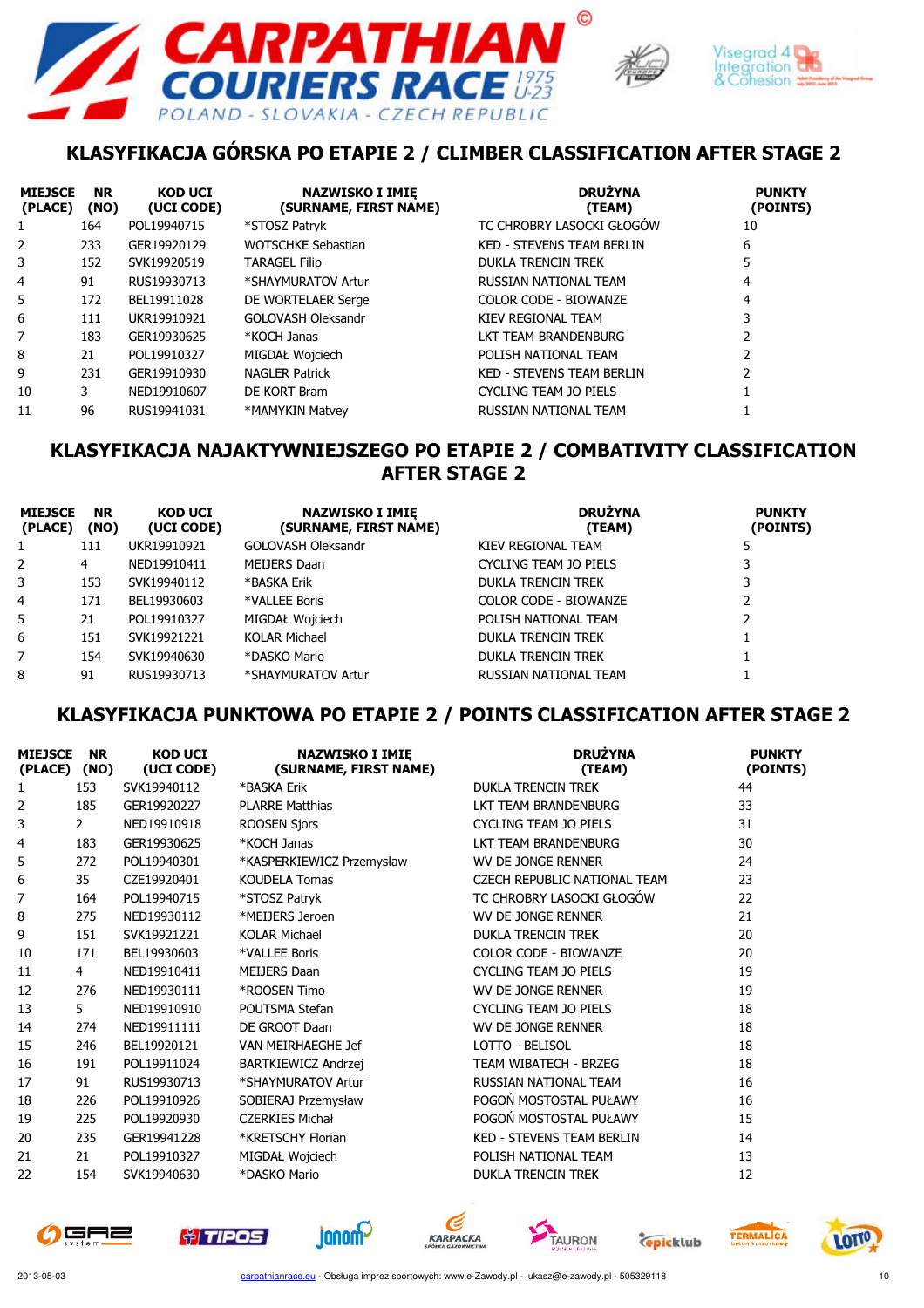





|    |     | POLAND      |                           | SLOVAKIA - CZECH REPUBLIC        |                |
|----|-----|-------------|---------------------------|----------------------------------|----------------|
| 23 | 211 | BEL19940207 | *RICKAERT Jonas           | OVYTA - EIJSSEN - ACROG          | 12             |
| 24 | 201 | CZE19910405 | STOHR Jan                 | <b>SKC TUFO PROSTEJOV</b>        | 12             |
| 25 | 262 | POL19910302 | <b>PIASKOWY Emanuel</b>   | TKK PACIFIC TORUŃ                | 11             |
| 26 | 193 | POL19930927 | *KACZMAREK Jakub          | TEAM WIBATECH - BRZEG            | 10             |
| 27 | 152 | SVK19920519 | <b>TARAGEL Filip</b>      | <b>DUKLA TRENCIN TREK</b>        | 9              |
| 28 | 114 | UKR19920928 | <b>BUZYLE Roman</b>       | KIEV REGIONAL TEAM               | 9              |
| 29 | 31  | CZE19930119 | *TUREK Daniel             | CZECH REPUBLIC NATIONAL TEAM     | 8              |
| 30 | 124 | POL19930127 | *MICHCIŃSKI Michał        | CARTUSIA STAL REGIONAL TEAM      | 7              |
| 31 | 192 | POL19911007 | <b>FRANCZAK Paweł</b>     | TEAM WIBATECH - BRZEG            | 7              |
| 32 | 173 | BEL19930828 | *DELFOSSE Florent         | <b>COLOR CODE - BIOWANZE</b>     | 6              |
| 33 | 23  | POL19940719 | *KUCHAREK Adrian          | POLISH NATIONAL TEAM             | 6              |
| 34 | 234 | GER19931228 | *BEYER Maximilian         | <b>KED - STEVENS TEAM BERLIN</b> | 6              |
| 35 | 112 | UKR19920408 | <b>BRATASHCHUK Andrii</b> | KIEV REGIONAL TEAM               | 5              |
| 36 | 3   | NED19910607 | DE KORT Bram              | <b>CYCLING TEAM JO PIELS</b>     | 4              |
| 37 | 202 | CZE19910405 | <b>STOHR Pavel</b>        | <b>SKC TUFO PROSTEJOV</b>        | 3              |
| 38 | 82  | SRB19910120 | ZAKAVICA Jovan            | SERBIAN NATIONAL TEAM            | 3              |
| 39 | 26  | POL19920116 | <b>WARCHOŁ Bartosz</b>    | POLISH NATIONAL TEAM             | 3              |
| 40 | 172 | BEL19911028 | DE WORTELAER Serge        | <b>COLOR CODE - BIOWANZE</b>     | 2              |
| 41 | 81  | SRB19940309 | *BORISAVLJEVIC Milos      | SERBIAN NATIONAL TEAM            | 2              |
| 42 | 76  | UKR19921022 | SHUMILOV Sergii           | UKRAINIAN NATIONAL TEAM          | $\overline{2}$ |
|    |     |             |                           |                                  |                |

#### KLASYFIKACJA AWANSUJĄCYCH PO ETAPIE 2 / ADVANCE RIDER CLASSIFICATION AFTER STAGE 2

| <b>MIEJSCE</b><br>(PLACE) (NO) | <b>NR</b> | <b>KOD UCI</b><br>(UCI CODE) | <b>NAZWISKO I IMIĘ</b><br>(SURNAME, FIRST NAME) | <b>DRUŻYNA</b><br>(TEAM)                    | <b>ETAP1</b><br>(STAGE 1) | <b>PO ETAPIE 2</b><br>(AFTER STAGE 2) | <b>RÓŻN</b><br>(DIFF.) |
|--------------------------------|-----------|------------------------------|-------------------------------------------------|---------------------------------------------|---------------------------|---------------------------------------|------------------------|
| $\mathbf{1}$                   | 213       | BEL19940715                  | *VERGAERDE Otto                                 | OVYTA - EIJSSEN - ACROG                     | 120                       | 64                                    | 56                     |
| 2                              | 205       | CZE19920411                  | <b>MATOUSEK Jiri</b>                            | <b>SKC TUFO PROSTEJOV</b>                   | 121                       | 65                                    | 56                     |
| 3                              | 33        | CZE19930209                  | *MEDEK Tomas                                    | CZECH REPUBLIC NATIONAL TEAM                | 117                       | 63                                    | 54                     |
| 4                              | 96        | RUS19941031                  | *MAMYKIN Matvey                                 | RUSSIAN NATIONAL TEAM                       | 110                       | 62                                    | 48                     |
| 5                              | 185       | GER19920227                  | <b>PLARRE Matthias</b>                          | LKT TEAM BRANDENBURG                        | 103                       | 61                                    | 42                     |
| 6                              | 232       | GER19930406                  | *ZWINGENBERGER Philipp                          | <b>KED - STEVENS TEAM BERLIN</b>            | 91                        | 59                                    | 32                     |
| 7                              | 101       | POL19931217                  | *KASPEREK Michał                                | MALOPOLSKA REGIONAL TEAM                    | 92                        | 60                                    | 32                     |
| 8                              | 194       | POL19940310                  | *MICKIEWICZ Tomasz                              | TEAM WIBATECH - BRZEG                       | 88                        | 58                                    | 30                     |
| 9                              | 114       | UKR19920928                  | <b>BUZYLE Roman</b>                             | KIEV REGIONAL TEAM                          | 85                        | 57                                    | 28                     |
| 10                             | 245       | BEL19940930                  | *VAN GESTEL Dries                               | LOTTO - BELISOL                             | 81                        | 54                                    | 27                     |
| 11                             | 244       | BEL19910215                  | <b>VROLIJKX Jeroen</b>                          | LOTTO - BELISOL                             | 82                        | 55                                    | 27                     |
| 12                             | 92        | RUS19940916                  | *ZHUCHKOV Vitalii                               | RUSSIAN NATIONAL TEAM                       | 83                        | 56                                    | 27                     |
| 13                             | 175       | BEL19930901                  | *KERF Jerome                                    | <b>COLOR CODE - BIOWANZE</b>                | 78                        | 53                                    | 25                     |
| 14                             | 23        | POL19940719                  | *KUCHAREK Adrian                                | POLISH NATIONAL TEAM                        | 75                        | 52                                    | 23                     |
| 15                             | 124       | POL19930127                  | *MICHCIŃSKI Michał                              | CARTUSIA STAL REGIONAL TEAM                 | 72                        | 51                                    | 21                     |
| 16                             | 201       | CZE19910405                  | STOHR Jan                                       | <b>SKC TUFO PROSTEJOV</b>                   | 69                        | 50                                    | 19                     |
| 17                             | 294       | POL19940824                  | *GRABIS Mateusz                                 | MG LKS BŁĘKITNI MEXLER<br><b>KOZIEGŁOWY</b> | 124                       | 105                                   | 19                     |
| 18                             | 14        | SVK19931002                  | *KRESTIANKO Imrich                              | SLOVAKIAN NATIONAL TEAM                     | 130                       | 112                                   | 18                     |
| 19                             | 85        | SRB19940102                  | *POLUMIRAC Marko                                | SERBIAN NATIONAL TEAM                       | 126                       | 110                                   | 16                     |
| 20                             | 44        | BLR19930727                  | *KITAEV Ruslan                                  | BELARUSSIAN NATIONAL TEAM                   | 127                       | 111                                   | 16                     |
| 21                             | 12        | SVK19920725                  | <b>SCHWABIK Johann</b>                          | SLOVAKIAN NATIONAL TEAM                     | 64                        | 49                                    | 15                     |
| 22                             | 151       | SVK19921221                  | <b>KOLAR Michael</b>                            | <b>DUKLA TRENCIN TREK</b>                   | 59                        | 45                                    | 14                     |
| 23                             | 212       | BEL19940831                  | *VANREYTEN Joachim                              | OVYTA - EIJSSEN - ACROG                     | 118                       | 104                                   | 14                     |
| 24                             | 132       | BEL19940616                  | *ADAM Alexis                                    | <b>WALLONIAN REGIONAL TEAM</b>              | 123                       | 109                                   | 14                     |
| 25                             | 171       | BEL19930603                  | *VALLEE Boris                                   | <b>COLOR CODE - BIOWANZE</b>                | 61                        | 48                                    | 13                     |
| 26                             | 72        | UKR19910121                  | <b>ANDRIYCHUK Yevgeniy</b>                      | UKRAINIAN NATIONAL TEAM                     | 106                       | 93                                    | 13                     |
| 27                             | 35        | CZE19920401                  | <b>KOUDELA Tomas</b>                            | CZECH REPUBLIC NATIONAL TEAM                | 53                        | 41                                    | 12                     |
| 28                             | 111       | UKR19910921                  | <b>GOLOVASH Oleksandr</b>                       | KIEV REGIONAL TEAM                          | 114                       | 102                                   | 12                     |
| 29                             | 234       | GER19931228                  | *BEYER Maximilian                               | KED - STEVENS TEAM BERLIN                   | 115                       | 103                                   | 12                     |
| 30                             | 3         | NED19910607                  | DE KORT Bram                                    | <b>CYCLING TEAM JO PIELS</b>                | 54                        | 43                                    | 11                     |
| 31                             | 26        | POL19920116                  | <b>WARCHOŁ Bartosz</b>                          | POLISH NATIONAL TEAM                        | 55                        | 44                                    | 11                     |
|                                |           |                              |                                                 |                                             |                           |                                       |                        |















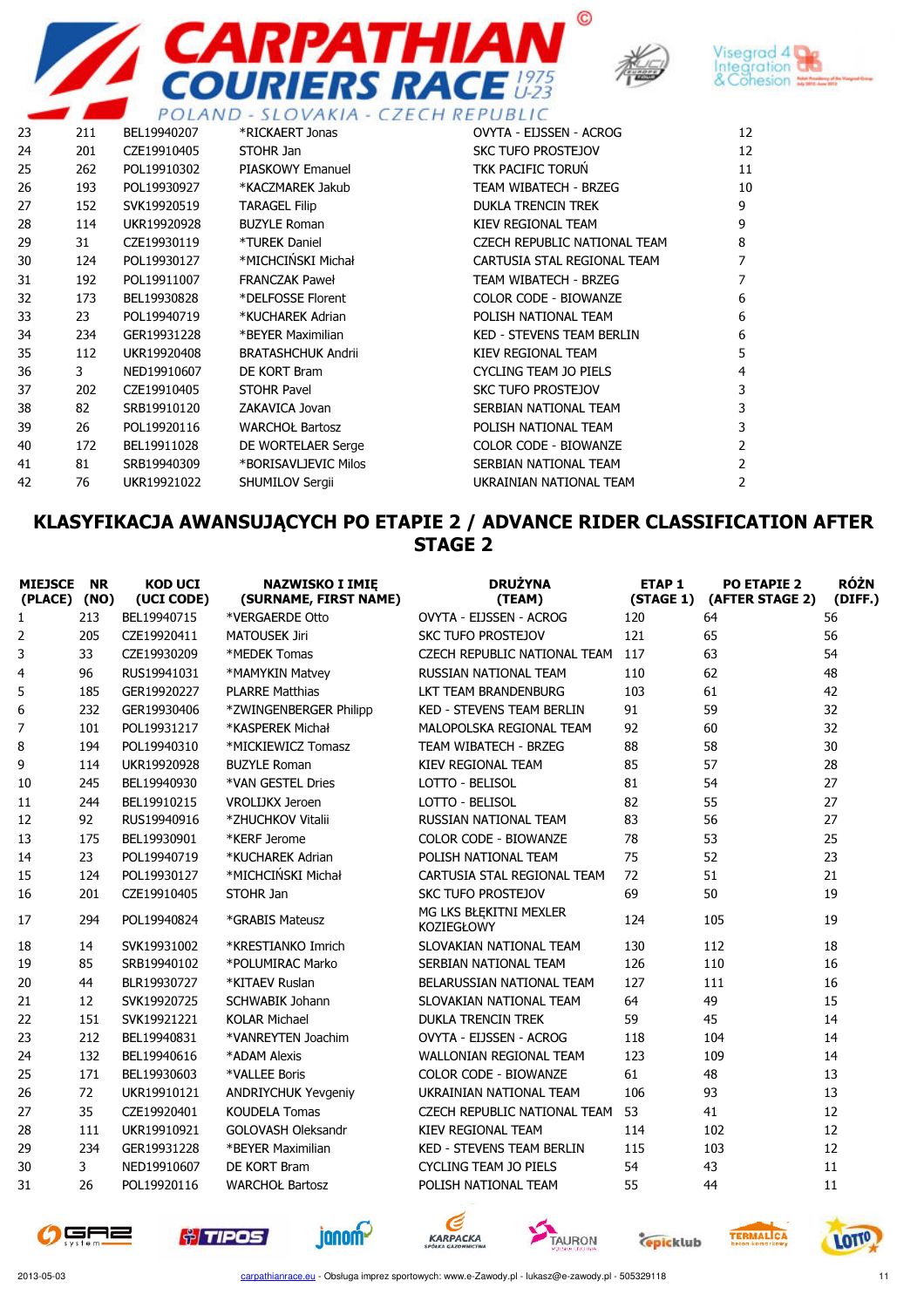





|    |     |             | POLAND - SLOVAKIA - CZECH REPUBLIC |                                  |                |              |                |
|----|-----|-------------|------------------------------------|----------------------------------|----------------|--------------|----------------|
| 32 | 203 | CZE19920731 | FILIP Jakub                        | <b>SKC TUFO PROSTEJOV</b>        | 57             | 46           | 11             |
| 33 | 6   | NED19910827 | DE GREEF Robbert                   | <b>CYCLING TEAM JO PIELS</b>     | 58             | 47           | 11             |
| 34 | 43  | BLR19941108 | *SMIAYAN Dzmitry                   | BELARUSSIAN NATIONAL TEAM        | 119            | 108          | 11             |
| 35 | 264 | POL19930118 | *FRANCZAK Wojciech                 | <b>TKK PACIFIC TORUŃ</b>         | 45             | 35           | 10             |
| 36 | 225 | POL19920930 | <b>CZERKIES Michał</b>             | POGOŃ MOSTOSTAL PUŁAWY           | 46             | 36           | 10             |
| 37 | 84  | SRB19930423 | *DANILOVIC Marko                   | SERBIAN NATIONAL TEAM            | 47             | 37           | 10             |
| 38 | 81  | SRB19940309 | *BORISAVLJEVIC Milos               | SERBIAN NATIONAL TEAM            | 48             | 38           | 10             |
| 39 | 95  | RUS19931219 | *AKHMAMETYEV Viacheslav            | RUSSIAN NATIONAL TEAM            | 49             | 39           | 10             |
| 40 | 162 | POL19930220 | *KRAKOWIAK Norbert                 | TC CHROBRY LASOCKI GŁOGÓW        | 50             | 40           | 10             |
| 41 | 211 | BEL19940207 | *RICKAERT Jonas                    | OVYTA - EIJSSEN - ACROG          | 52             | 42           | 10             |
| 42 | 82  | SRB19910120 | ZAKAVICA Jovan                     | SERBIAN NATIONAL TEAM            | 40             | 31           | 9              |
| 43 | 193 | POL19930927 | *KACZMAREK Jakub                   | <b>TEAM WIBATECH - BRZEG</b>     | 41             | 32           | 9              |
| 44 | 93  | RUS19940803 | *GAREYSHIN Aydar                   | RUSSIAN NATIONAL TEAM            | 42             | 33           | 9              |
| 45 | 283 | GER19920108 | <b>DOMBROWSKI Frederik</b>         | <b>MATRIX RACING TEAM</b>        | 43             | 34           | 9              |
| 46 | 182 | GER19930317 | *KNAUP Tobias                      | LKT TEAM BRANDENBURG             | 38             | 30           | 8              |
| 47 | 143 | POL19931021 | *BANASZEK Adrian                   | <b>BDC - MARCPOL TEAM</b>        | 99             | 91           | 8              |
| 48 | 226 | POL19910926 | SOBIERAJ Przemysław                | POGOŃ MOSTOSTAL PUŁAWY           | 33             | 26           | $\overline{7}$ |
| 49 | 122 | POL19930928 | *MATUSZCZYK Adam                   | CARTUSIA STAL REGIONAL TEAM      | 34             | 27           | $\overline{7}$ |
| 50 | 222 | POL19930910 | *OWSIAN Arkadiusz                  | POGOŃ MOSTOSTAL PUŁAWY           | 35             | 28           | 7              |
| 51 | 243 | CAN19940307 | *PERRY Benjamin                    | LOTTO - BELISOL                  | 36             | 29           | $\overline{7}$ |
| 52 | 233 | GER19920129 | <b>WOTSCHKE Sebastian</b>          | <b>KED - STEVENS TEAM BERLIN</b> | 31             | 25           | 6              |
| 53 | 42  | BLR19920408 | <b>ANTONAU Aliaksandr</b>          | BELARUSSIAN NATIONAL TEAM        | 105            | 99           | 6              |
| 54 | 231 | GER19910930 | <b>NAGLER Patrick</b>              | <b>KED - STEVENS TEAM BERLIN</b> | 28             | 24           | 4              |
| 55 | 126 | POL19921207 | MŁYŃSKI Sebastian                  | CARTUSIA STAL REGIONAL TEAM      | 96             | 92           | 4              |
| 56 | 73  | UKR19920528 | <b>LOBOV Oleksandr</b>             | UKRAINIAN NATIONAL TEAM          | 102            | 98           | $\overline{4}$ |
| 57 | 174 | BEL19920627 | VANHEUVERSWIJN Quentin             | <b>COLOR CODE - BIOWANZE</b>     | 26             | 23           | 3              |
| 58 | 223 | POL19920918 | <b>KISTER Paweł</b>                | POGOŃ MOSTOSTAL PUŁAWY           | 93             | 90           | 3              |
| 59 | 271 | POL19920130 | <b>HABA Grzegorz</b>               | WV DE JONGE RENNER               | 100            | 97           | 3              |
| 60 | 4   | NED19910411 | <b>MEIJERS Daan</b>                | <b>CYCLING TEAM JO PIELS</b>     | $\overline{2}$ | $\mathbf{1}$ | 1              |
| 61 | 236 | GER19920109 | <b>PIRIUS Hans</b>                 | <b>KED - STEVENS TEAM BERLIN</b> | 90             | 89           | 1              |
| 62 | 254 | SVK19941227 | *KRAJICEK Matej                    | <b>EPIC DOHNANY</b>              | 97             | 96           | 1              |
| 63 | 284 | GER19930227 | *TUNNERMANN Felix                  | MATRIX RACING TEAM               | 108            | 107          | 1              |

## KOLEJNOŚĆ POJAZDÓW TECHNICZNYCH NA ETAPIE 3 / ORDER OF TECHNICAL CAR ON STAGE 3

| LP<br>(ON) | <b>KOD UCI</b><br>(UCI CODE) | <b>DRUŽYNA</b><br>(TEAM)         |
|------------|------------------------------|----------------------------------|
| 1          | CJP                          | <b>CYCLING TEAM JO PIELS</b>     |
| 2          | <b>LVW</b>                   | WV DE JONGE RENNER               |
| 3          | <b>DUK</b>                   | DUKI A TRENCIN TREK              |
| 4          | I KT                         | I KT TFAM BRANDFNBURG            |
| 5          | C <sub>7</sub> F             | CZECH REPUBLIC NATIONAL TEAM     |
| 6          | I BL                         | LOTTO - BELISOL                  |
| 7          | <b>CCB</b>                   | COLOR CODE - BIOWANZE            |
| 8          | <b>KED</b>                   | <b>KFD - STEVENS TEAM BERLIN</b> |
| 9          | CLG                          | TC CHROBRY LASOCKI GŁOGÓW        |
| 10         | <b>POL</b>                   | POLISH NATIONAL TEAM             |
| 11         | <b>KTV</b>                   | KIFV RFGIONAL TFAM               |
| 12         | <b>SKC</b>                   | <b>SKC TUFO PROSTEJOV</b>        |
| 13         | <b>RUS</b>                   | RUSSIAN NATIONAL TFAM            |
| 14         | <b>TKK</b>                   | TKK PACIFIC TORUN                |
| 15         | <b>PMP</b>                   | POGOŃ MOSTOSTAL PUŁAWY           |
| 16         | <b>SCR</b>                   | CARTUSIA STAL REGIONAL TEAM      |
| 17         | <b>SRB</b>                   | SERBIAN NATIONAL TEAM            |
| 18         | <b>WIB</b>                   | TEAM WIBATECH - BRZEG            |
| 19         | <b>MTX</b>                   | <b>MATRIX RACING TEAM</b>        |
| 20         | OFA                          | OVYTA - EIJSSEN - ACROG          |







janom-





TERMALICA

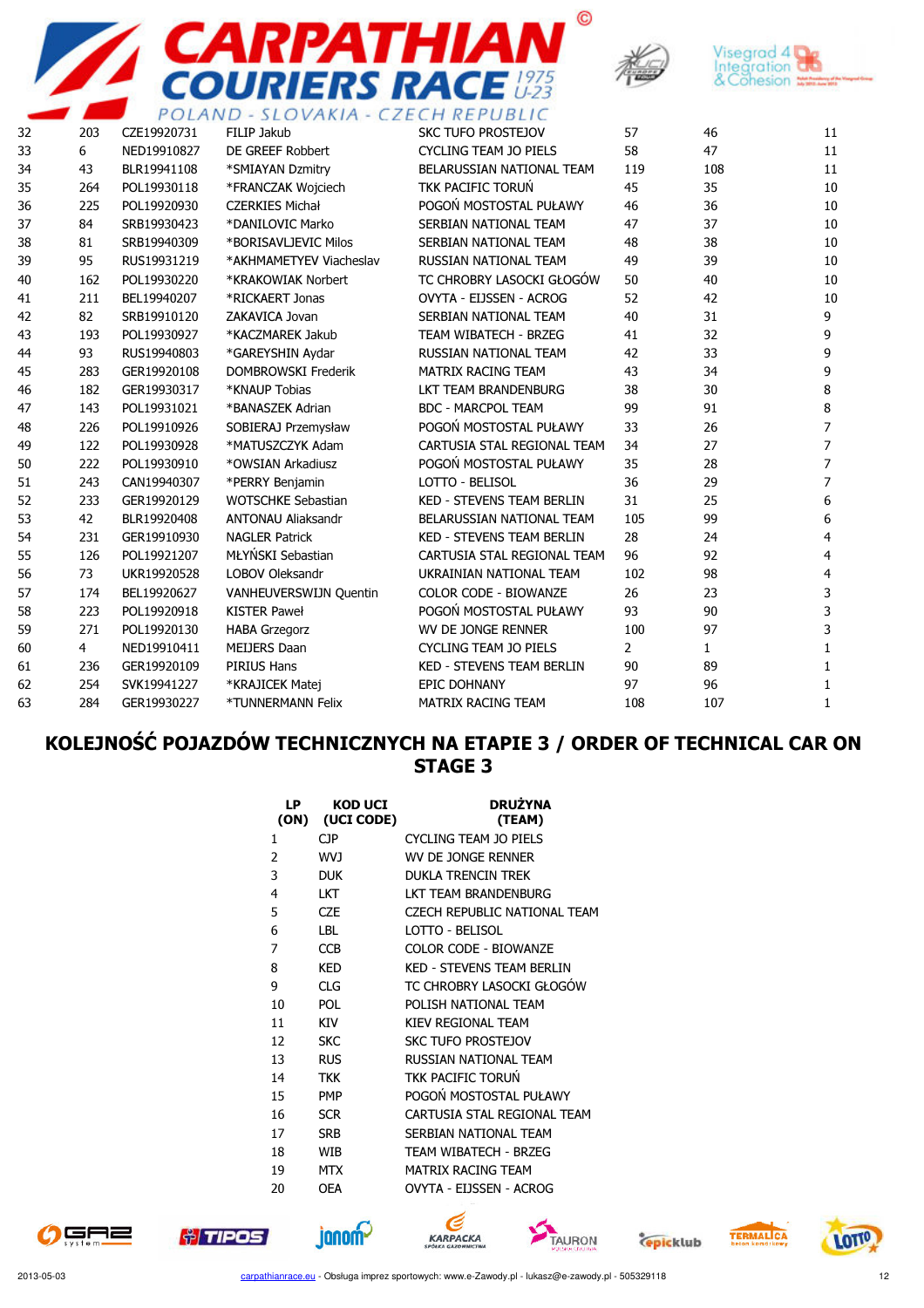





| 21 | <b>SVK</b> | SLOVAKIAN NATIONAL TEAM           |
|----|------------|-----------------------------------|
| 22 | MAL        | MALOPOLSKA REGIONAL TEAM          |
| 23 | <b>WAL</b> | <b>WALLONIAN REGIONAL TEAM</b>    |
| 24 | <b>UKR</b> | UKRAINIAN NATIONAL TEAM           |
| 25 | <b>DOH</b> | <b>EPIC DOHNANY</b>               |
| 26 | <b>BDC</b> | <b>BDC - MARCPOL TEAM</b>         |
| 27 | <b>BLR</b> | BELARUSSIAN NATIONAL TEAM         |
| 28 | MGL        | MG LKS BŁEKITNI MEXLER KOZIEGŁOWY |
|    |            |                                   |

#### KOMUNIKAT KOMISJI SĘDZIOWSKIEJ / COMMISSAIRES PANEL COMMUNIQUE

Zawodnicy nr / Riders numbers 163 Majorek Adam (POL19930224)-TC CHROBRY LASOCKI GŁOGÓW 214 Verschuere Seppe (BEL19940106)-OVYTA - EIJSSEN - ACROG 231 Nagler Patrick (GER19910930)-KED-STEVENS TEAM BERLIN - po wypadku zostali odwiezieni do szpitala / After crash were transported to the hospital.

Zawodnicy nr / Riders numbers 75 Malynivskyi Vasyl (UKR19921121)-UKRAINIAN NATIONAL TEAM 142 Laton Eryk (POL19930822)-BDC - MARCPOL TEAM 221 Kirpsza Jacek (POL19910321)-POGOŃ MOSTOSTAL PUŁAWY 242 Carolus Jorne (BEL19920222)-LOTTO – BELISOL - kara przepisy UCI 12.1.040 pkt 18 - 100 CHF i dyskwalifikacja / fine UCI rules 12.1.040 p. 18 - 100 CHF and elimination

## PODZIAŁ KOSZULEK NA ETAPIE / JERSEY HOLDERS ON STAGE